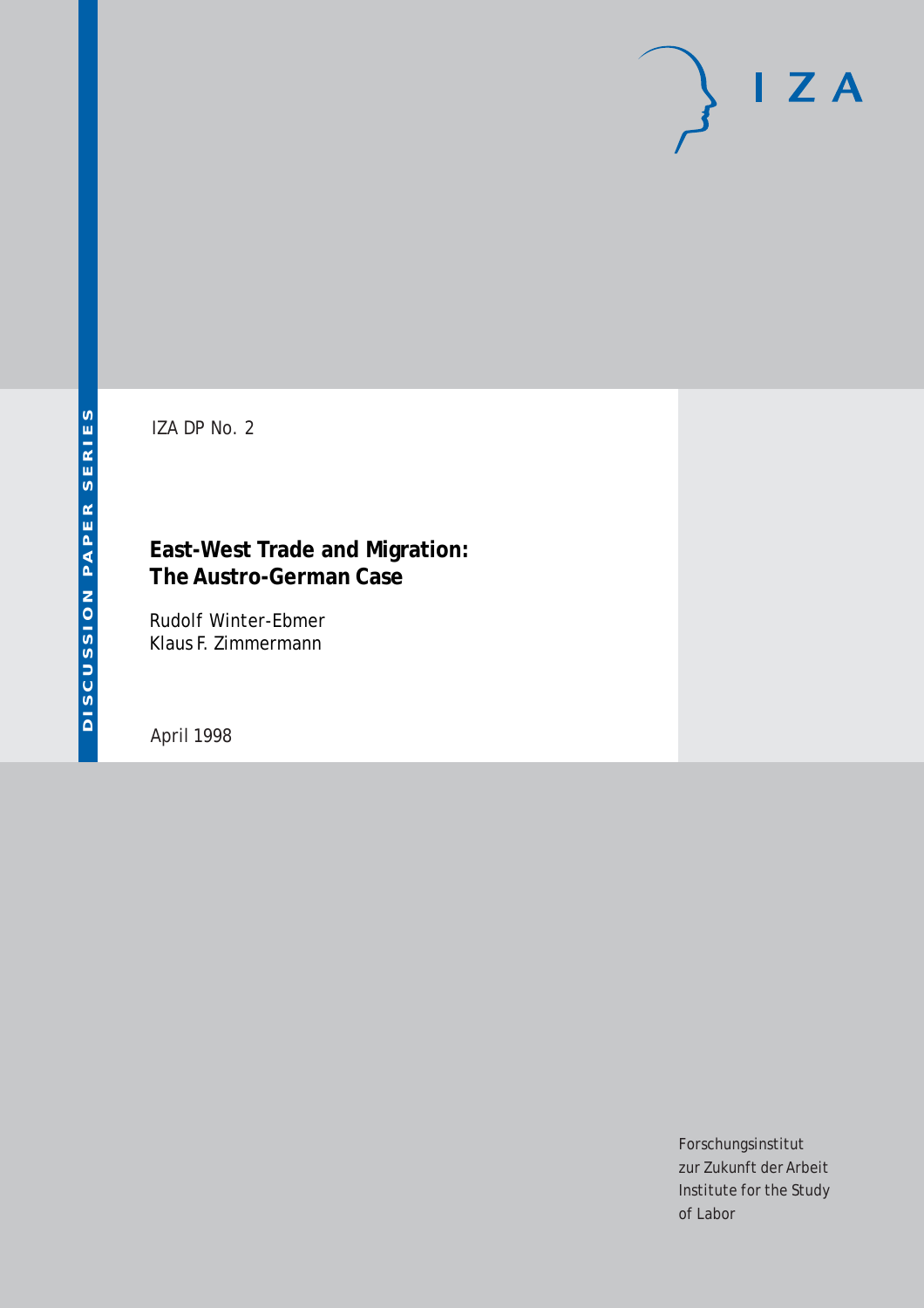# **EAST-WEST TRADE AND MIGRATION: THE AUSTRO-GERMAN CASE**

## **Rudolf Winter-Ebmer Klaus F. Zimmermann**

Discussion Paper No. 2 April 1998

IZA

P.O. Box 7240 D-53072 Bonn **Germany** 

Tel: +49-228-3894-201 Fax: +49-228-3894-210 Email: iza@iza.org

This Discussion Paper is issued within the framework of IZA's research area *Internationalization of Labor Markets and European Integration*. Any opinions expressed here are those of the author(s) and not those of the institute. Research disseminated by IZA may include views on policy, but the institute itself takes no institutional policy positions.

The Institute for the Study of Labor (IZA) in Bonn is a local and virtual international research center and a place of communication between science, politics and business. IZA is an independent, nonprofit limited liability company (Gesellschaft mit beschränkter Haftung) supported by the Deutsche Post AG. The center is associated with the University of Bonn and offers a stimulating research environment through its research networks, research support, and visitors and doctoral programs. IZA engages in (i) original and internationally competitive research in all fields of labor economics, (ii) development of policy concepts, and (iii) dissemination of research results and concepts to the interested public. The current research program deals with (1) mobility and flexibility of labor markets, (2) internationalization of labor markets and European integration, (3) the welfare state and labor markets, (4) labor markets in transition, (5) the future of work, and (6) general labor economics.

IZA Discussion Papers often represent preliminary work and are circulated to encourage discussion. Citation of such a paper should account for its provisional character.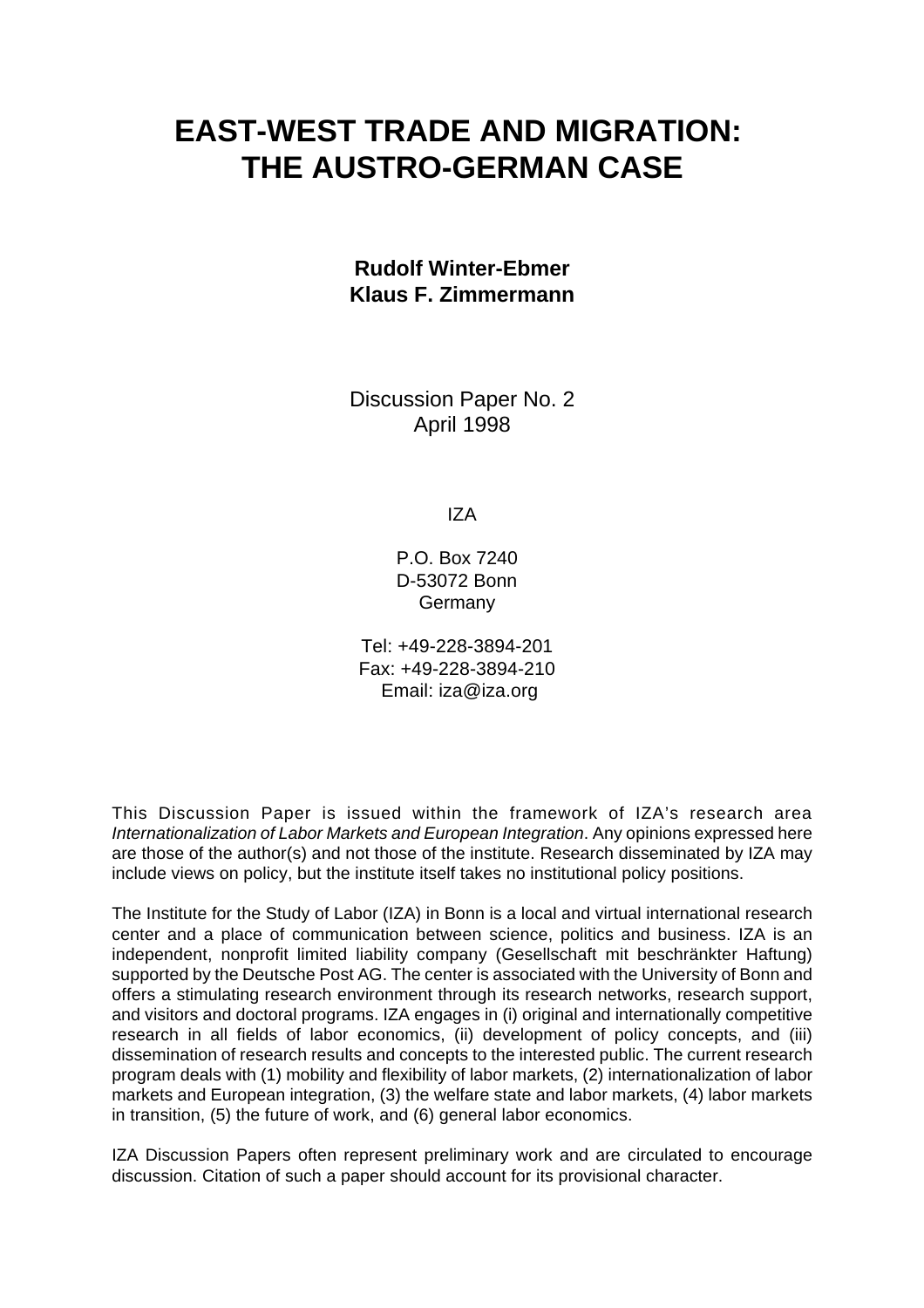IZA Discussion Paper No.2 April 1998

# **ABSTRACT**

East-West Trade and Migration: The Austro-German Case\*

Trade and migration have become more important in recent years for Austria and Germany. The transition in Central and Eastern Europe has played an important role in this development. The derived labor market consequences are not fully clear so far. This paper presents the results of econometric sectoral panel studies for both countries The Austrian findings suggest that immigration exhibits negative effects on native employment and wages, and has no effects on total employment. Imports affect employment negatively and exports have a positive effect on wages. The German results indicate that immigration and trade is not harming employment and wages. Natives seem to be complements to migrants, at least to those from East Europe. Trade does not affect wages at all, and hardly affect employment. Thus one can expect that, while the Austrian labour market might be somewhat negatively affected by the East enlargement of the EU, the German labor market will not.

JEL Classification: F14, J61, J64 Keywords: trade, immigration, labour market, employment

Klaus F. Zimmermann IZA P.O. Box 7240 D - 53072 Bonn Tel.: +49-228-3894-201 Fax: +49-228-3894-210 email: Zimmermann@iza.org

\* The authors thank Thomas Bauer, Ralph Rotte, Andreas Million, Anja Thalmaier and Michael Vogler for able research assistance, and conference participants, especially Riccardo Faini, for helpful comments.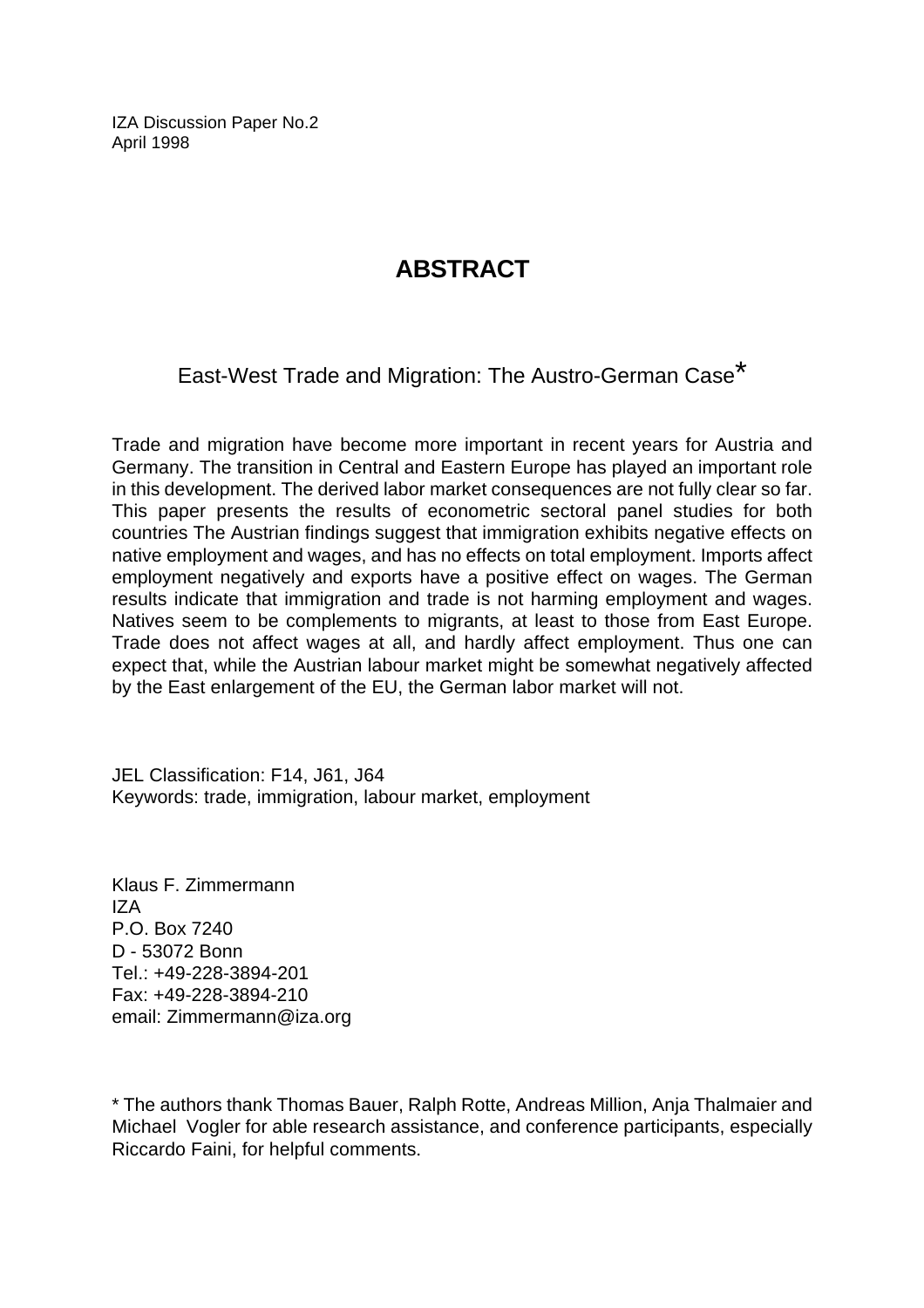#### **1. Introduction**

The demise of the political system in Central and Eastern Europe and the former Soviet Union has created a new challenge for the European Union (EU) - economic integration and enlargement. Eastern enlargement concerns the association of ten Central and Eastern European countries (CEECs), the Visegrad-4 (Czech Republic, Hungary, Slovak Republic and Poland), the Balkan-3 (Bulgaria, Rumania and Slovenia), and the Baltic-3 (Estonia, Latvia and Lithuania). The integration issue, however, also covers the other states from the former Soviet Union. While enlargement is seen both as a political necessity and a historical opportunity, the economic consequences are not yet well understood. A rising number of EU member states seem more reluctant to take in new members, often because they fear that such a move will be expensive.

One major concern stems from the potential labour market effects of integration and enlargement. Opening markets will encourage factor flows and trade, and hence very likely cause adjustments in wages and employment opportunities in EU economies. Given the ever rising unemployment rates, and the relative decline of unskilled wages in Western Europe, the Eastern enlargement is seen as a threat to native labour markets. Due to geography and historical ties, Austria and Germany have already received disproportionally more immigrants and stronger increases of trade flows than other countries. It has to be expected that this trend will continue in any process of economic integration in the East. Hence, the objective of this paper is to assess present and potential future developments against the background of the Austro-German case.

Two largely separated strands of literature have investigated the effects of trade and migration on native labour markets. Labour economists have examined the hypothesis that immigration is causing a decline in wages and an increase in unemployment among natives,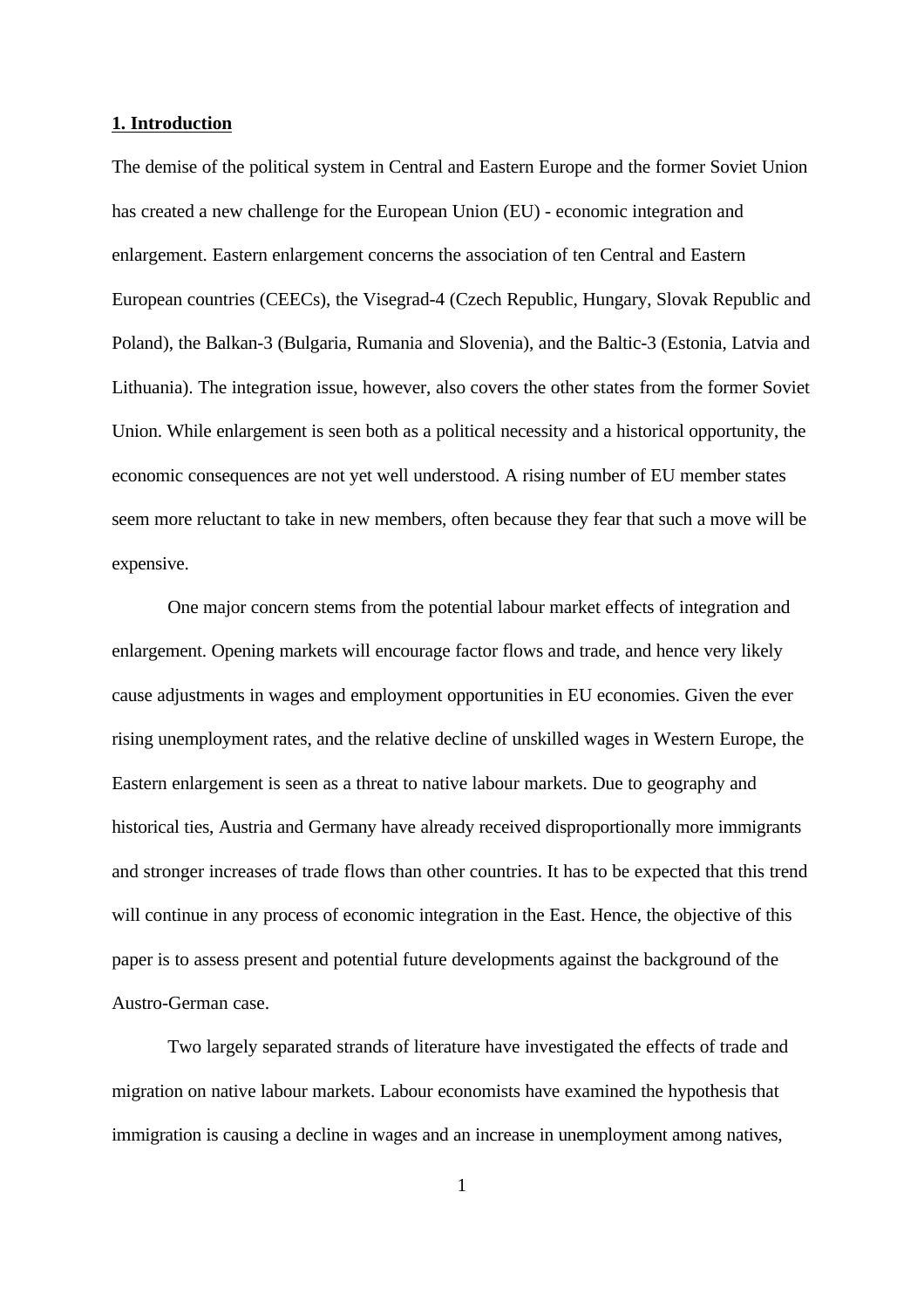especially among low-skilled workers. However, they did not find much support for these concerns. Trade economists and labour economists have investigated the issue whether trade in particular with the developing world has caused the measured negative trends in the labour market, especially for its manual and unskilled segments. However, mostly trade economists seem to believe that this is not true but can be attributed to skill-biased technical progress. So far, only few studies deal with these issues in the European context of Eastern integration and EU enlargement.

Section 2 of the paper will survey the literature on the labour market effects of trade and migration with an emphasis on existing European, especially Austrian and German studies. Section 3 documents major trends in East-West migration and trade flows largely for Austria and Germany. Section 4 will present econometric sectoral panel studies for both countries to measure the employment and wages effects in the recent decade. Section 5 concludes.

#### **2. Trade, Migration and the Labour Market Consequences**

The empirical literature on labour market impacts of migration is concentrated on the U.S. experience as a major immigration country. Furthermore, NAFTA and the high U.S. trade deficit in recent years has triggered further research on trade. In many cases, both lines of research are unconnected. In the following we offer a selective review of empirical studies with a heavy concentration on European cases. (See also Zimmermann, 1995a and 1995b for a review and evaluation of European studies.) This differentiation is very important, because of the different labour market organization. Krugman (1995) paradigmatically distinguishes an "American model" from a "European model" in the way globalization interacts with the labour market. (Also Zimmermann, 1994, makes the case for a specific European migration problem.) In the more flexible U.S., wage effects should be more prominent, whereas in the European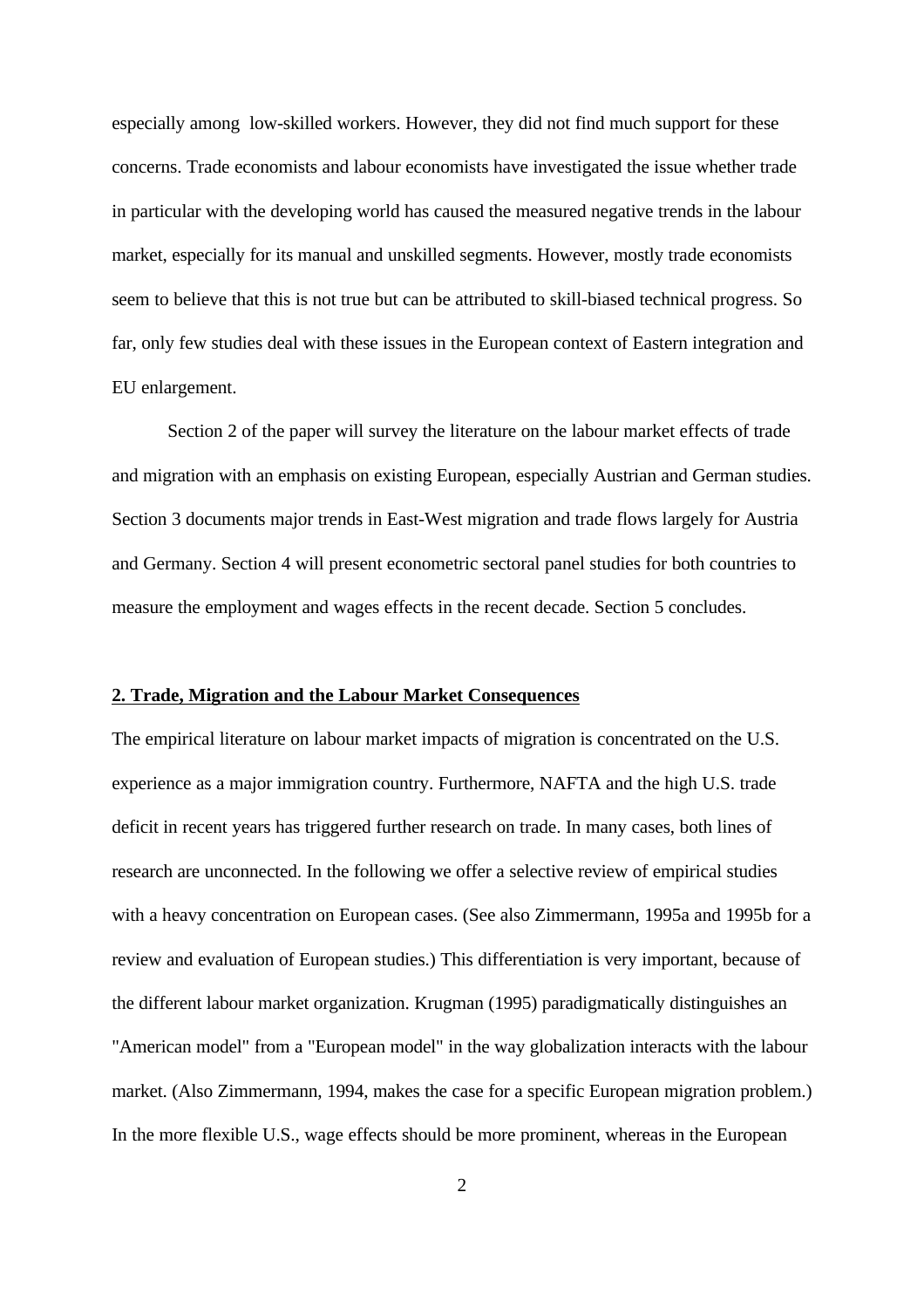case unemployment effects should be more important.

 U.S. immigration studies generally use regional variation in immigration as the major explanatory variable, i.e. they compare local labour markets with differing immigration rates. (As an exception, Freeman and Katz (1991) find a positive, though insignificant, association between the share of immigrants and the change in annual hours worked in an estimation for a panel of 428 U.S. industries.) LaLonde and Topel (1991) and Altonji and Card (1991) use U.S. Census data in a regional context, and both find very small unemployment effects. Borjas, Freeman and Katz (1997) use California as a prime example of a high-immigration state and compare the development of California with other states. These studies might suffer from reverse causality: immmigrants tend to concentrate in states or cities with favourable labour market conditions. Furthermore, regional out-migration (or reduced in-migration) of native workers from regions hit by migration streams might counteract the immediate impact of migration (Filer, 1992). Borjas, Freeman and Katz (1997, p. 25) are critical themselves about the spatial concept: "... spatial correlation between changes in native outcomes and immigration do not, in fact, measure what we want them to measure. The inconsistency in the signs of the correlations over time provides little information about the structural impact of immigration on the native labor market". They suggest instead to use occupations as units, but cannot apply this idea because of data problems.

This possible simultaneity bias is circumvented in historical case studies of an exogenous influx of immigrants such as the "Mariel boatlift" of Cubans to Miami in 1980 (Card, 1990) or the repatriation of French citizens from Algeria in 1962 to southern France (Hunt, 1992). Both studies find only minor transitory adaptation problems in these labour markets. In the French case the labour force rose by 1.6% in the concerned regions. In the first years significantly lower wage growth resulted as well as higher unemployment. The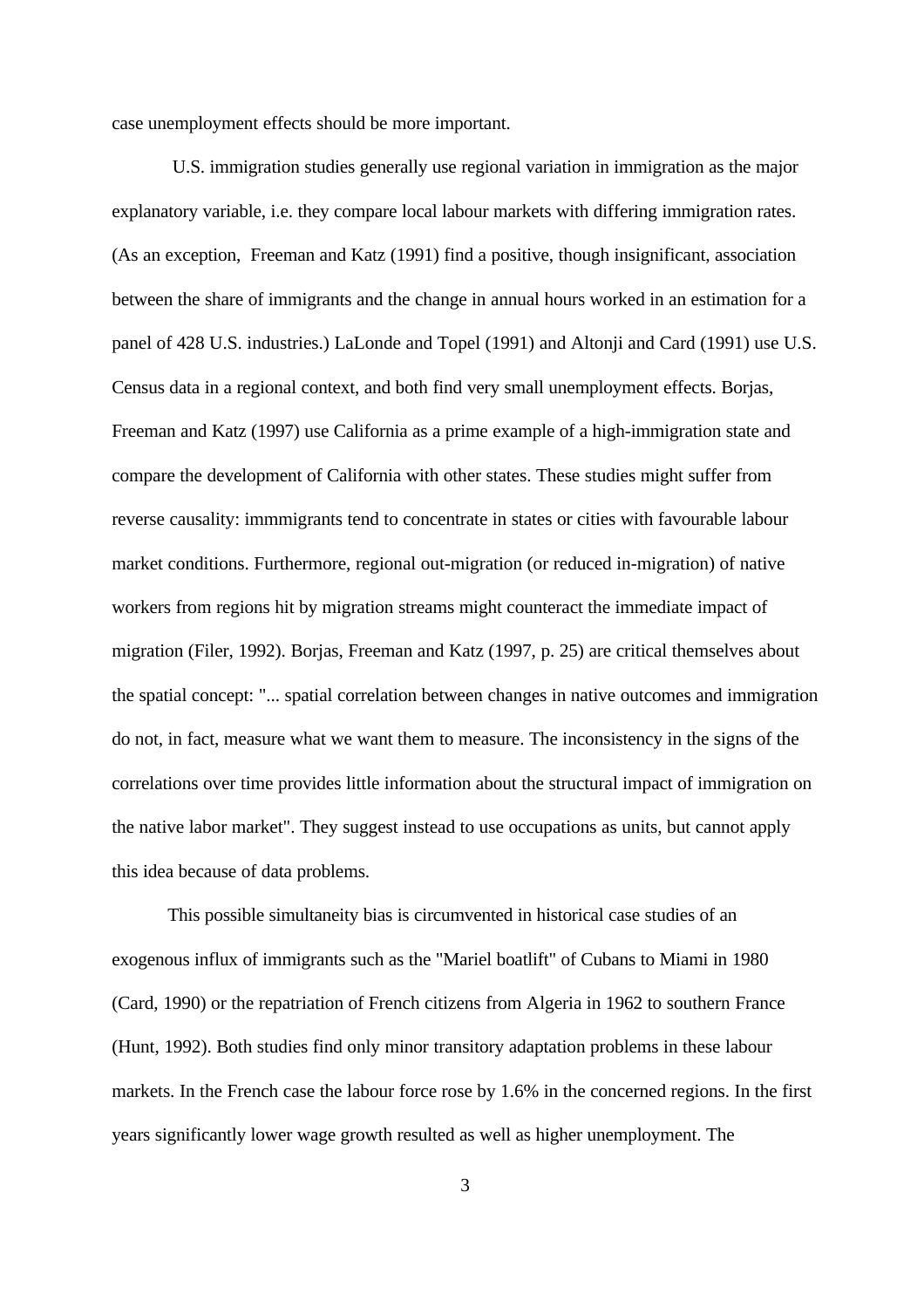quantitative effect was modest, though. More severe negative impacts are found by Carrington and De Lima (1996) for Portuguese "Retornados" from Africa. Here labour supply rose by almost 10%, and the new workers were on average highly qualified. Using comparisons with France and Spain, the authors conclude that unemployment in Portugal rose significantly between 1974 and 1980.

The situation in Austria and Germany after the fall of the iron curtain could also be considered sort of a historic experiment because of the massive inflow of immigrants and the sudden change in the trade regime. Labour market reactions to immigration and trade are especially interesting, therefore. In contrast to studies for the U.S. most studies use industries as the unit of measurement instead of regions. One reason is - of course - the smallness of the countries, another is a more rigid employment structure across industries.

Table 1 summarizes recent econometric studies for Austria and Germany. Winkelmann and Zimmermann (1993) use micro panel data for Germany and the count data methodology to find detrimental effects of immigration in the 1970s on the frequency of unemployment spells. However, no negative impact for the 1980s could be detected in a later study using a panel probit approach (Mühleisen and Zimmermann, 1994). This is explained by a sufficient wage flexibility that is also obtained in the study by DeNew and Zimmermann (1994). Pischke and Velling (1993) use aggregate data for German counties. Simple regression analyses reveal high employment effects, but the effect vanishes once the mean reversion process of unemployment rates is accounted for. Hatzius (1994) uses a two-stage approach to study immigration effects in Germany. In a first stage he regresses individual unemployment on a set of region-by-period dummies and individual characteristics. He then uses the estimated coefficients in a second regression: Differentiating between foreigners, East Germans and ethnic Germans he finds no significant effect of the presence of any of these immigrant groups on unemployment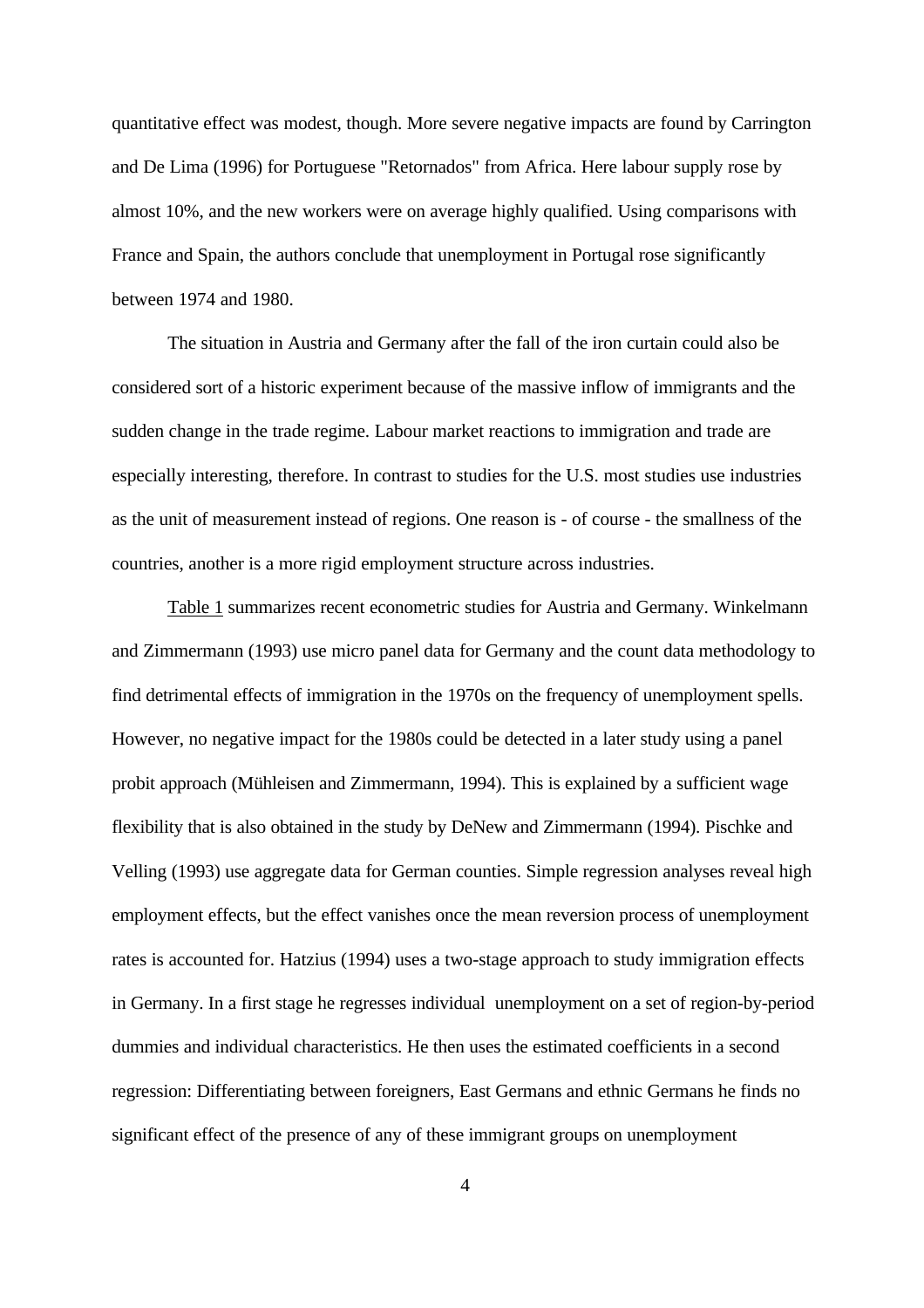probabilities of natives. He thereby confirms the findings of Mühleisen and Zimmermann (1994). Gang and Rivera-Batiz (1993) offer an interesting exercise in political economy: in accordance with the above mentioned studies they find that unemployment risk is not furthered by the presence of foreigners, but the individual assessment by workers is different. Unemployed workers believe, that the presence of foreigners is responsible for their dismal situation, a belief that is not shared by employed workers.

Wage impacts are studied by DeNew and Zimmermann (1994) who use data from the German socio-economic panel together with industry concentration of foreigners. They find large negative impacts on hourly wages in a random effects panel model for blue-collar workers, but positive effects for white-collar workers.They hence conclude that foreigners are substitutes to native blue collar workers, but complements to native white collar workers. These results are corroberated by Hatzius (1994) who uses regional variation in foreign shares.

More recent studies investigating wage effects include Bauer (1997) and Haisken-DeNew and Zimmermann (1997). The former contribution estimates a translog production function to calculate elasticities of complementarity, while the latter paper is an update of DeNew and Zimmermann (1994) using a longer time-series of a panel of individuals, more detailed data on immigrants and different measures of high-skilled/unskilled work. Both contributions suggest that the degree of complementarity is much more present than was found in previous exercises. Hence, immigration hardly affects native wages, at least not negative, and mostly positive.

The effect of trade on the German labor market was only investigated by Lücke (1996) and Haisken-DeNew and Zimmermann (1997). Lücke (1996) can not detect a relevant effect of the relative price of unskilled-labour intensive goods on wages. Haisken-DeNew and Zimmermann (1997) study wage and mobility effects of trade and migration to find that trade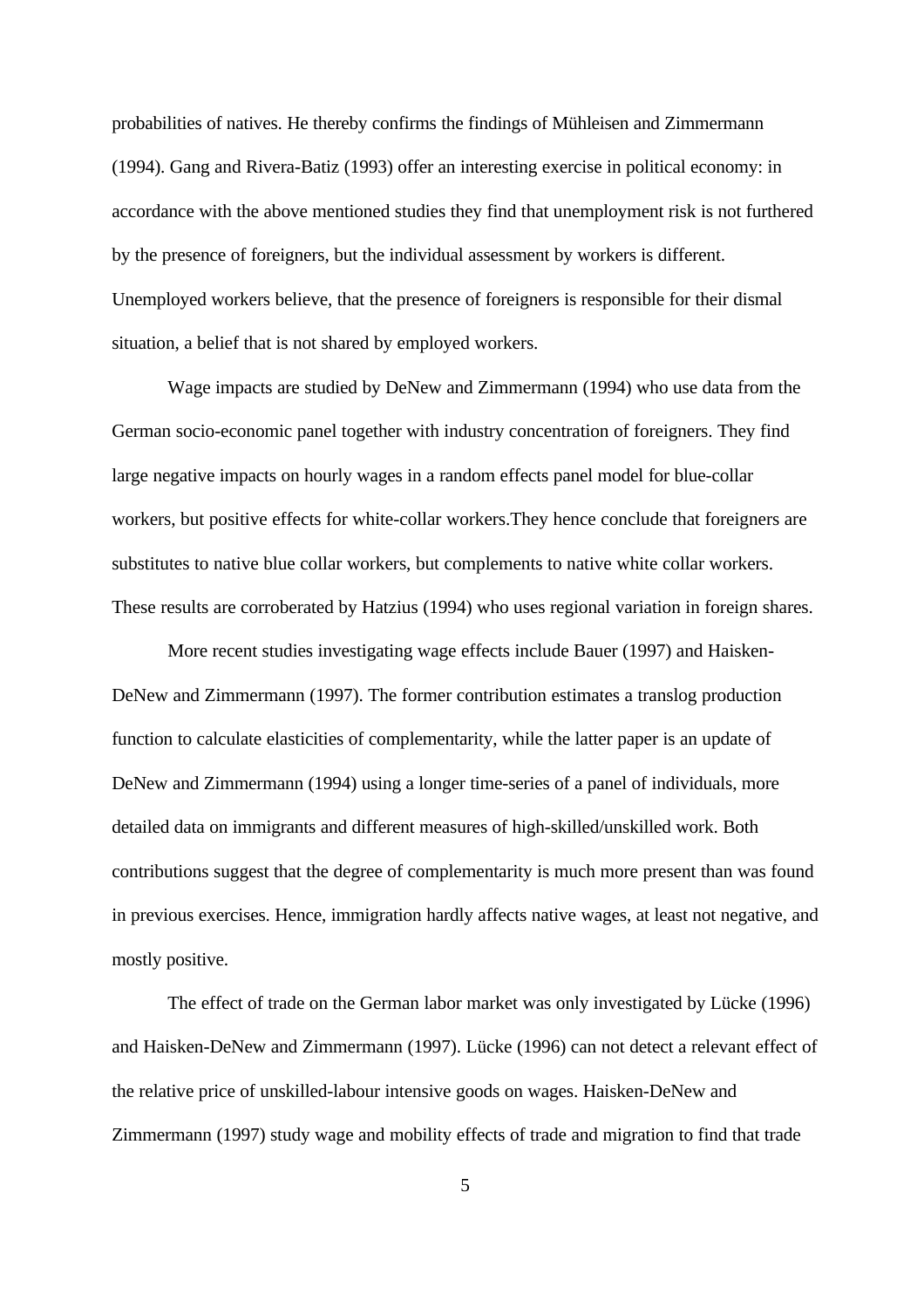matters more than migration. Wages are affected negatively by a relative increase in imports (relative to exports). Trade seems to depress occupational mobility and movements within firms, but stimulates inter-firm changes.

For Austria several studies with very different methodologies exist. Pichelmann and Walterskirchen (1995) simulate increased migration using a standard Keynesian macro-model. The increased labour supply results is split up approximately equally in increased employment and unemployment. Brandel et. al. (1994) study turnover processes in firms and conclude that the recent surge of new immigrants into Austria led to a significant displacement of guestworkers of earlier generations, but also of natives: 60% of all firms in their sample with shrinking employment of natives enlarged the engagement of foreigners in the period 1989 to 1991. However, the latter study uses only descriptive techniques rather than regression analysis. Moreover, their measure of shrinking firms does not correspond exactly to the notion of displacement, because firm size can change for a variety of reasons: retirement, voluntary quits, etc. In an econometric study using individual data for workers, Winter-Ebmer and Zweimüller (1997) conclude that increased immigration did not result in higher unemployment entry of Austrian manufacturing workers, although it increased the duration of unemployment: an increase in the immigrant share by one percentage point increased unemployment duration by approximately 5%, i.e. 5 days.

Wage impacts in Austria are studied by Pollan (1990) who found that the dispersion of industry wages in the period 1965-1989 was positively associated with the share of foreigners in the economy at large. Winter-Ebmer and Zweimüller's analysis (1996) concentrates on young blue-collar workers. In cross-sections wages correlate positively with foreigner shares on a regional, industry or even firm level. The pattern is more mixed in a wage growth formulation: Mobile workers - those who changed industry or region - can profit from higher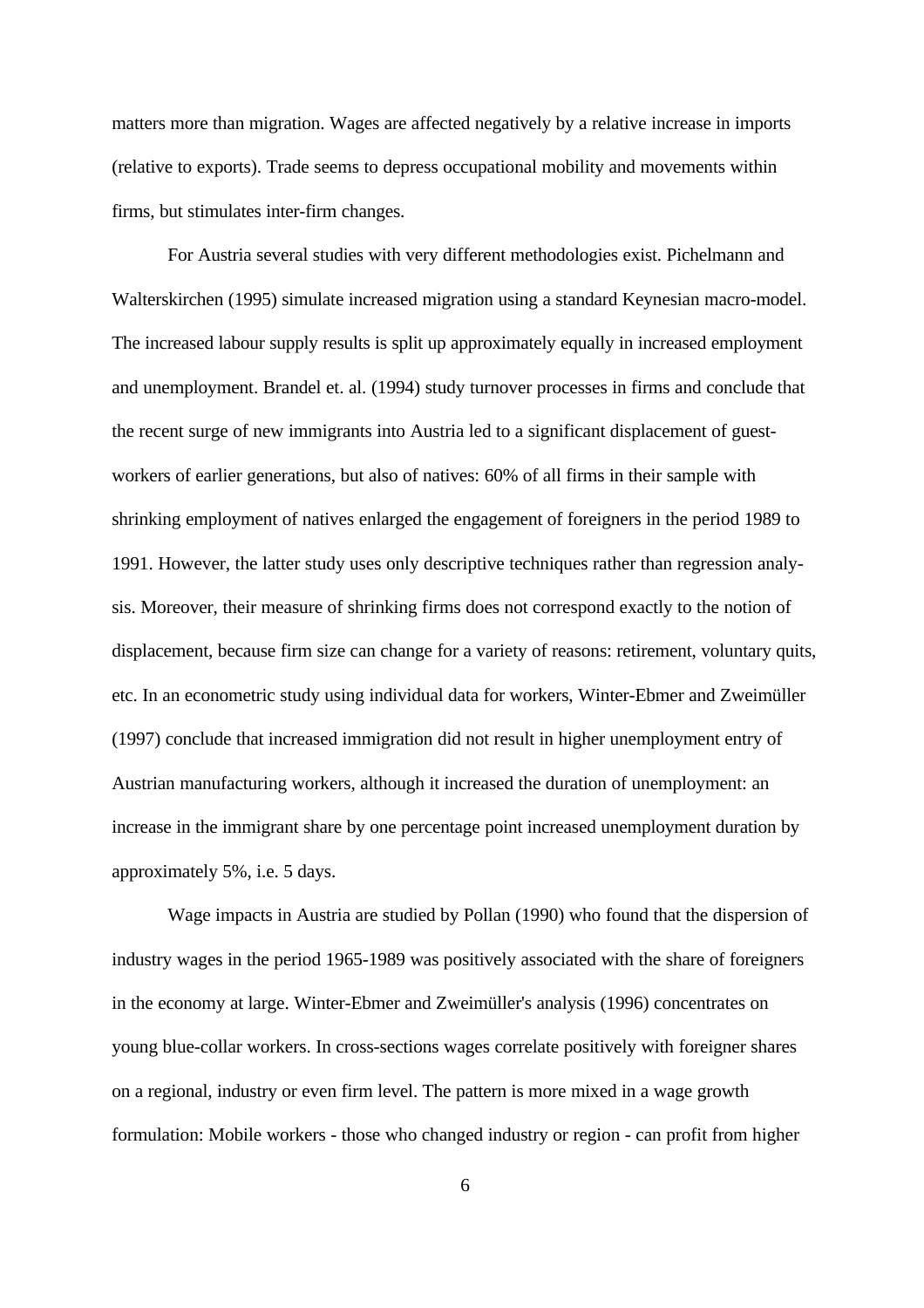foreign shares, whereas immobile workers lose. The authors explain these results by a bargaining model: the presence of foreign workers in a firm will reduce bargaining power of insiders because of "threat effects", on the other hand, insiders might benefit from a high share of immigrants if they are able to exploit them in a two-tier wage system.

Assessing the impact of international trade on the labour market - in line with the equilibrium character of trade theory - would ideally call for the use of a computable general equilibrium model. See e.g. Kohler (1991) for an application to trade liberalisation in Austria. (See Brown (1992) for a survey of CGE models applied to the consequences of NAFTA.) These studies typically analyse the effects *ex ante* rather than *ex post*. Some recent studies in the U.S. use simulation techniques to infer wage effects from trade (see Borjas, Freeman and Katz, 1992; Murphy and Welch (1991); Baldwin (1995) provides a survey of trade effects on employment and wages). In a recent update Borjas, Freeman and Katz (1997) attribute a significant proportion of the wage decline of U.S. high-school dropouts to increased immigration, but less to trade impacts.

Factor content studies have been heavily criticized by several authors (e.g. Wood, 1995; Bhagwati and Deheijia, 1994, or Leamer, 1996). The main problems are: (i) are trade flows the right measures or only prices, (ii) is it possible to measure the right competing groups of workers, and (iii) what unit labour coefficients should be used. Furthermore, a significant element of trade competition is a simple threat of re-location of industries abroad, which can change wages significantly without any trade flows at all (and also without any foreign direct investment flows). Rodrik (1997) argues that these effects make labour and product demand functions more elastic in the home country and labour more vulnerable to demand shifts.

For Europe only a few studies on employment effects of trade with Eastern Europe exist. Cadot and de Melo (1994) provide simulation results for the regional distribution of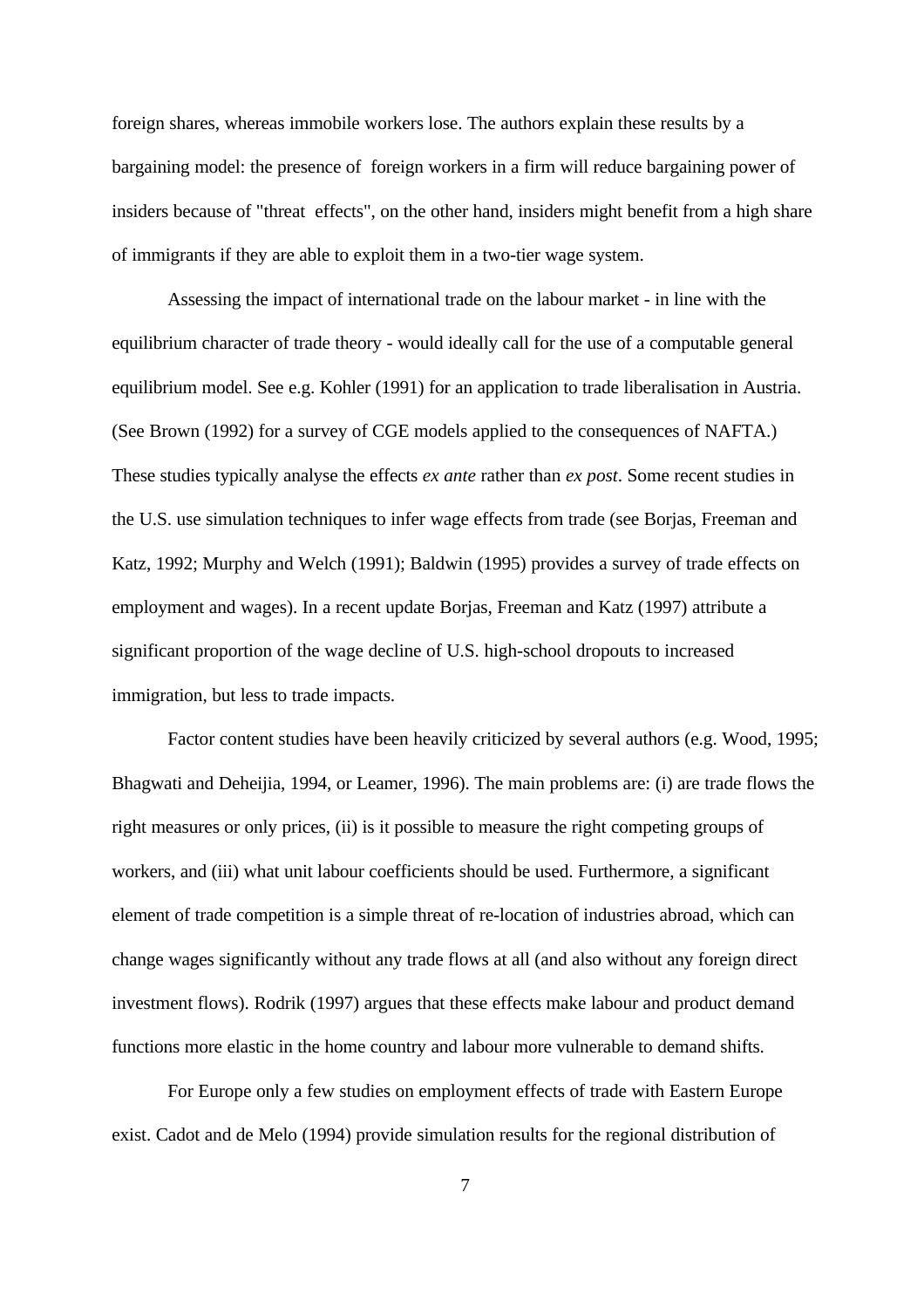possible job creation and destruction caused by CEEC-trade with France. Looking only at emerging trade patterns with the CEECs, no general problems for EU markets as a whole as well as for specific industries, like metals or textiles, are found by a recent study edited by Faini and Portes (1995) - mainly because the level of EU-CEEC trade is still very low. The Austrian Institute of Economic Research (Aiginger, 1993) - based on industry studies - calculates a positive employment balance of Austrian trade with the CEECs. This is mainly due to higher exports as well as cheaper inputs for manufacturing firms. Aiginger, Winter-Ebmer and Zweimüller (1996) look at a panel of Austrian workers in manufacturing and conclude that individual unemployment rates over a period of three years react significantly negative to increased export volumes and (only insignificantly) positive to import volumes. However, significant positive import impacts are found for subgroups of blue-collar workers, the elderly, and low-income earners. These results are based on the period from 1988 to 1991; i.e. the immediate aftermath of the fall of the iron curtain. As the trade structure was heavily distorted before that time, these results have to be considered as transitional adaptation processes, far away from equilibrium. In any case, they have to be complemented by more recent data. By calculating the labour content of trade flows using industry-specific productivity data, Altzinger (1995) finds that increased net exports to CEEC countries have lead to positive employment effects on the Austrian labour market. For Germany Lücke (1996) analysed 32 industries in the period 1970-1992 and found that wages for unskilled labor did not react to relative price changes of unskilled-labour-intensive goods.

Apart from the relation between trade and migration, capital flows have to be considered as well. Growing foreign outward direct investments (FDI) can influence export performance significantly. The traditional Heckscher-Ohlin trade theory views FDI as export of capital motivated by higher returns abroad, and it suggests that FDI substitutes for exports,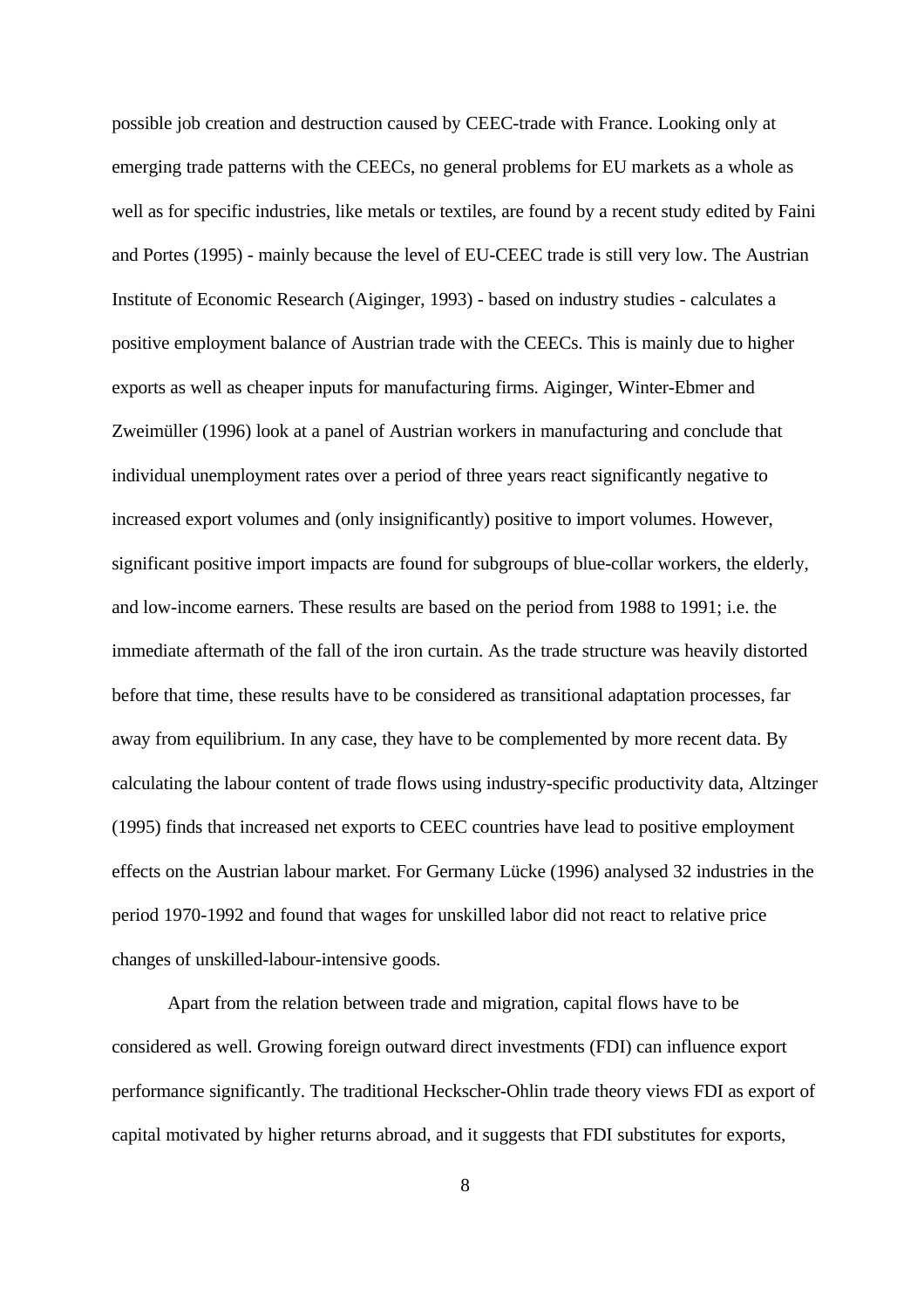thus lowering the production of capital-intensive goods in the home country. Reallocation of capital in the east can be viewed in this sense as a further impediment to the employment in capital-intensive industries. This conclusion is questioned by new models with monopolistic competition and horizontally differentiated products (e.g. Helpman, 1984). If endogenous growth is based on an expanding stock of knowledge, one can show that FDI, the number of multinational firms and exports increase complementarily because of increasing product variety.

Pfaffermayr (1996) tests for complementarity or substitutability of exports and FDI using a panel of Austrian industries. The results indicate a significant - although numerically small - complementarity between FDI and exports in the eighties and early nineties.

#### **3. East-West Flows of Goods and People**

This section investigates the flow of factors and trade between Austria and Germany and the East, and documents the performance of both countries. A summary of the economic conditions in the major countries in Central and Eastern Europe is given in Table 2, where we provide data on real growth, inflation and unemployment. The situation has improved considerably in many countries, although unemployment remains high. It seems that there is a large potential for out-migration, and trade. According to gravity models (Holzmann and Zukowska-Gagelmann, 1996) trade with Eastern Europe is still much below equilibrium projections. These expectations about trade creation have yet to be augmented by the effects of EU east enlargement.

Figure 1 studies the evolution of the foreigner share in the labour force and the import ratio (total imports divided by gross national product) for West Germany and Austria between 1986 and 1994. In total, there is a trend in favour of immigration, while the evolution of trade is stagnating. Both countries are similar in the sense that immigration and trade was expanding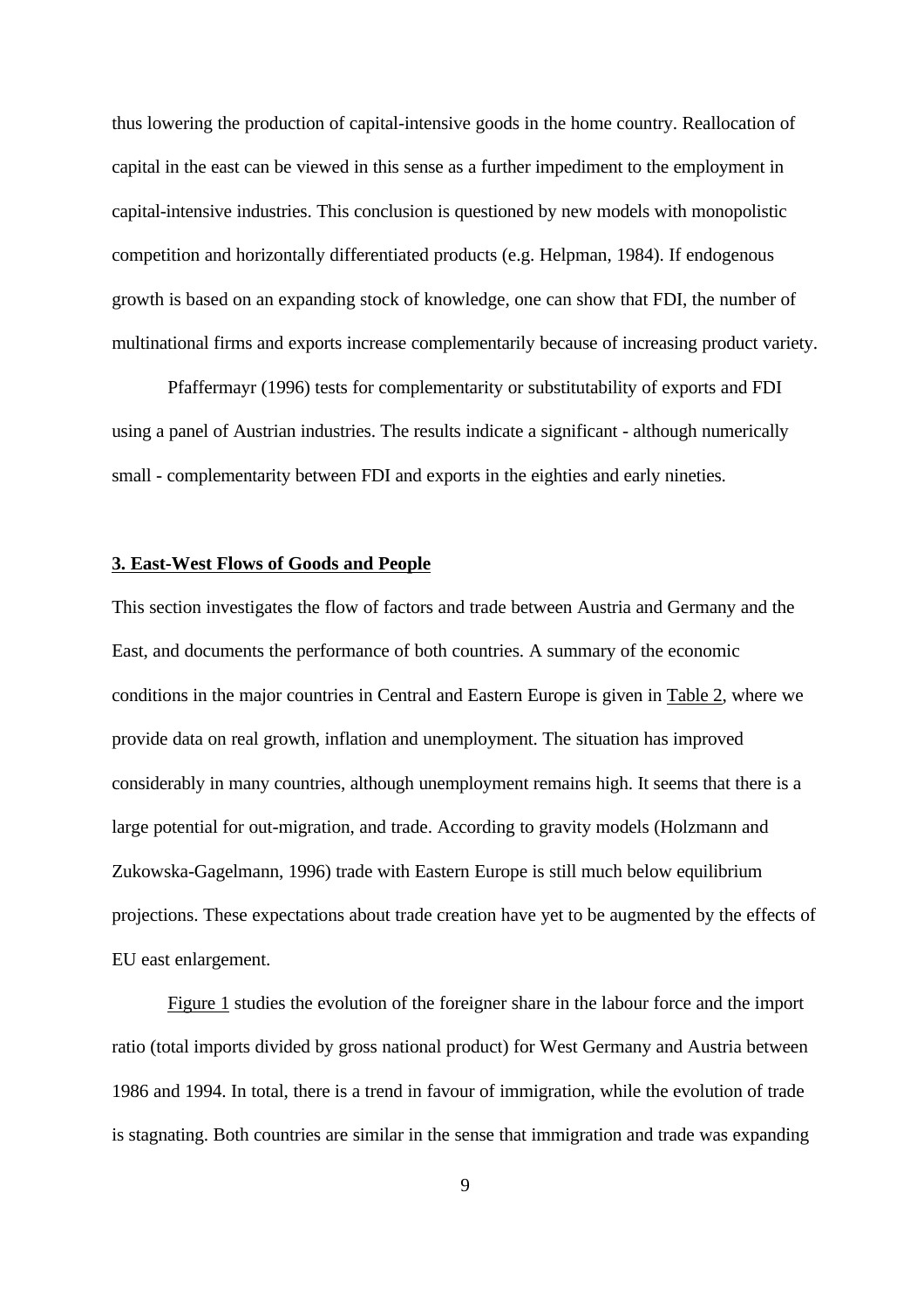until 1990, but afterwards only the immigration level increased while the import share declined. Austria always had a higher import share, but its foreigner share was significantly below the foreigner share in Germany at the end of the eighties, before it increased to the German level in the mid-nineties. Since in the German case, immigration of ethnic Germans is not covered by the data, Figure 1 underreports this fact for Germany. Figure 2 investigates the issue using data on migrants (the share of East European workers in percent of total foreign workers) and trade from Eastern Europe (the share of imports from the East of total imports). Both shares have increased for Germany, while for Austria, the increase is only in trade. In general, Figure 2 demonstrates that Austria was and still is much more involved with the East than Germany, although this is only true in relative terms and the differences are shrinking.

#### *Austria*

Table 3a summarizes the main developments in Austria's labour market performance with respect to internationalization between 1986 and 1995. Employment rose nearly constantly, albeit on a very slow pace. Three fourth of the rise in employment were driven by increasing employment of foreign workers. The share of foreign workers almost doubled in this period, its increase was particularly high in the years 1990 and 1991. However, heavy restrictions for immigrants have damped its further development. Although the rise in foreign employment coincided with the fall of the iron curtain, most immigrants came from Austria's main sending countries, namely former Yugoslavia and Turkey. Foreign workers from Eastern Europe have only a modest share in the foreign population at large. Unemployment increased slightly over the period with constantly higher rates for foreigners than natives.

Trade with Eastern Europe was almost unchanged over the period with an export and import share of between two and three percent of domestic output. This general picture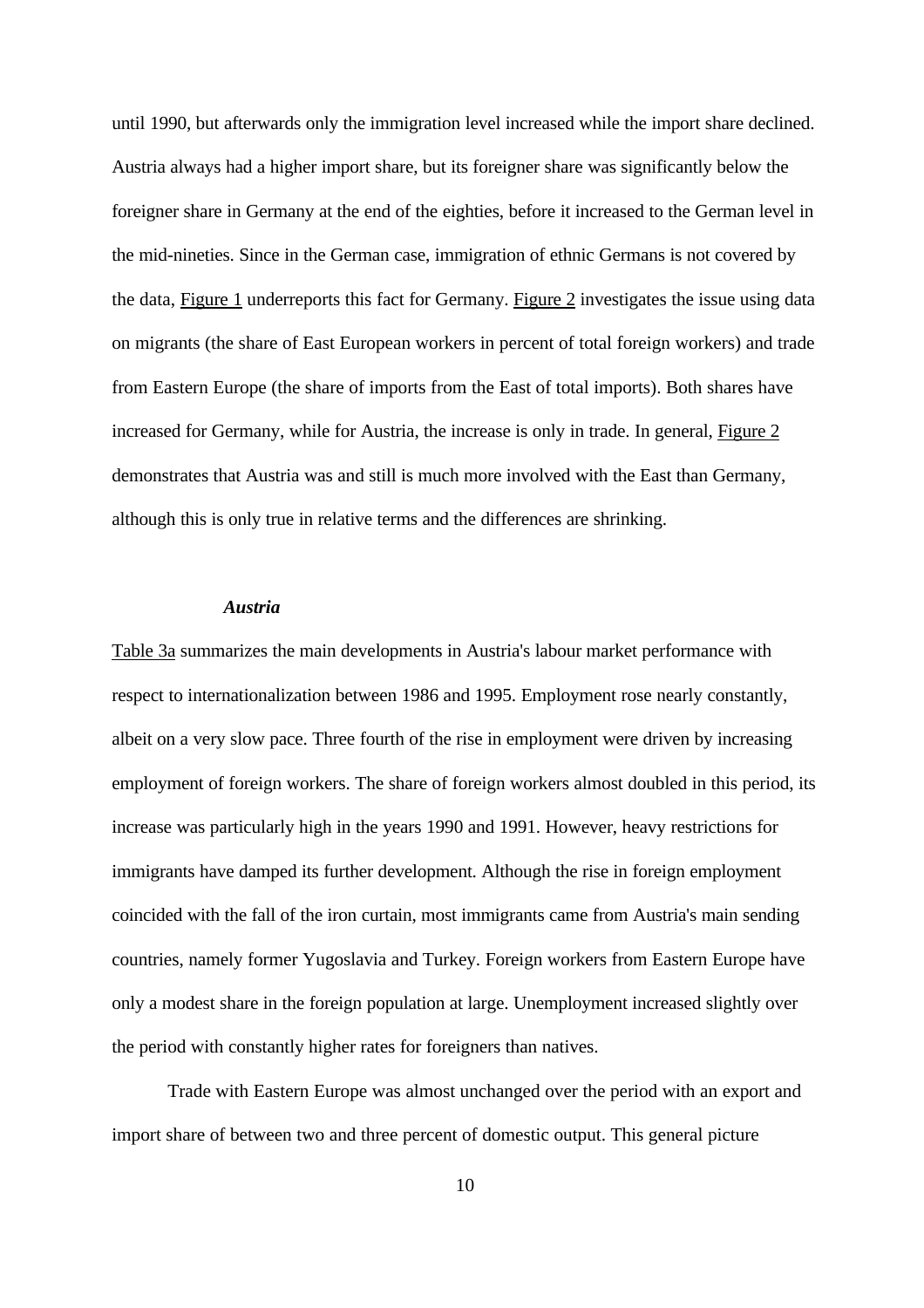conceals important structural changes in terms of industries as well as terms of countries. Whereas trade with the former Soviet Union almost collapsed, trade with the CEECs increased considerably. Moreover, the import structure changed from raw materials mainly from the Soviet Union to more refined products.

The development of foreign direct investment (FDI) is shown in Table 4. Between 1989 and 1994 Austria's outward FDI into Eastern Europe rose by more than 30-fold. The main part of these investments went into the neighbouring countries, Czechia, Slovakia and Hungary. Furthermore, in 1992 Austrian firms participated in more than 20% of all joint ventures in these countries. The high international capital inflow into Eastern Europe should lead - in principle to enhanced competition for foreign capital. This competition has not affected Austria's inward FDI's very much.

The opening of the eastern borders had regionally different impacts. Austria´s northeastern parts have been suffering in the past from the dead border and the severe trade and traffic restrictions. Now, employment in the eastern parts, especially the counties in the Czech, Slovak and Hungarian borderland increased disproportionally (Geldner, 1993), whereas employment growth between 1983 and 1989 had been slow. This employment growth is completely due to new immigration. Between 1989 and 1992 foreign employment in Austria increased by 68%, in the borderland by more than 200%, leading the foreign share there up to the national average. Consequently, native employment stayed almost constant.

#### *Germany*

Data on migration, trade and foreign direct investment in Germany are contained in Tables 3b and 4. Table 3b indicates that employment in Germany was stagnating in recent years, between 24 and 26 million workers. However, the size of foreign employment in general has increased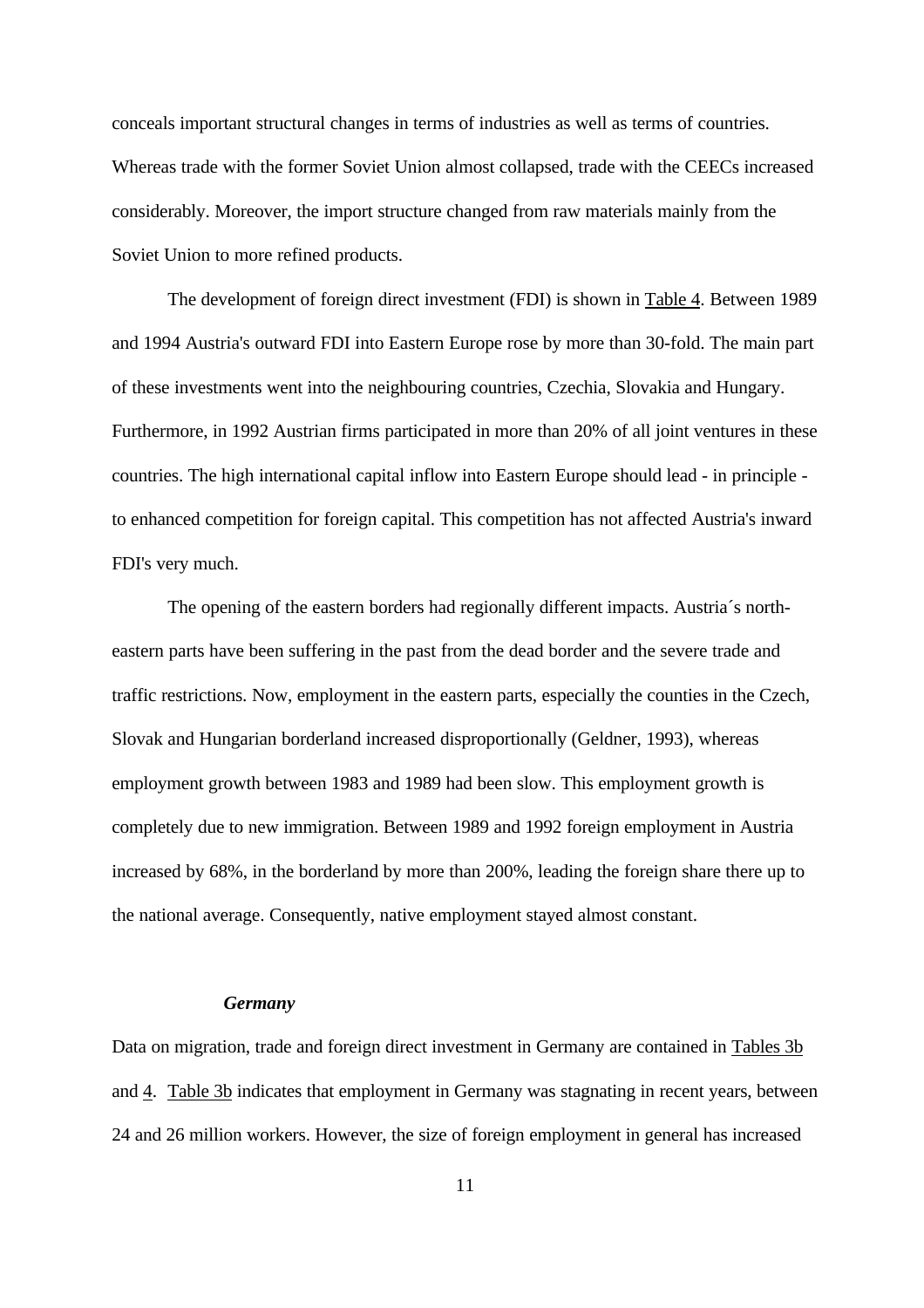as well as the inflow of East Europeans and ethnic Germans. While the share of foreign employment was less than 8% in 1986, it reached a level of more than 9% in 1995. The share of foreign workers from eastern Europe in percent of all foreign workers has increased from about 3% to about 8%. There was a dramatic increase in the inflow of ethnic Germans per year from mids of the eighties to 1990 by a factor of ten. Since then, quotas set by the German government caused a decline to a level of somewhat about 200,000 per year. Among ethnic Germans, the inflow has more and more concentrated on migrants from Russia. While there were only less that 2% Russians among ethnic German migrants in 1986, their share increased to nearly 100% in 1995.

Native unemployment was comparatively low (less that 7%) in the early 90s, but returned to higher levels in the middle of the 90s (9% as before in 1986-87). The unemployment rates of foreigners were even more rising: they have been about 14% in 1986 and were about 17% in 1995; they were then nearly twice as high as those of the natives. This increase was primarily caused by differences in job compositions (and their attached unemployment risks) between natives and foreigners, and not by higher unemployment risks of foreigners *per se*.

Table 3b also suggests that trade with Eastern Europe (exports and imports) was expanding significantly both relative to domestic output and to total imports/exports. Exports and imports to and from Eastern Europe in Germany rose from about 1% of domestic output in 1986 to 1.6% in 1995; in terms of total imports or exports, the share rose in the same period from less than 4% to about 7%.

Table 4 indicates that foreign direct investment in Eastern Europe has increased substantially over the last years; it has been 6 times higher in 1995 than it was in 1991. In contrast, German inward FDI has grown only by about 30% across the same period. However,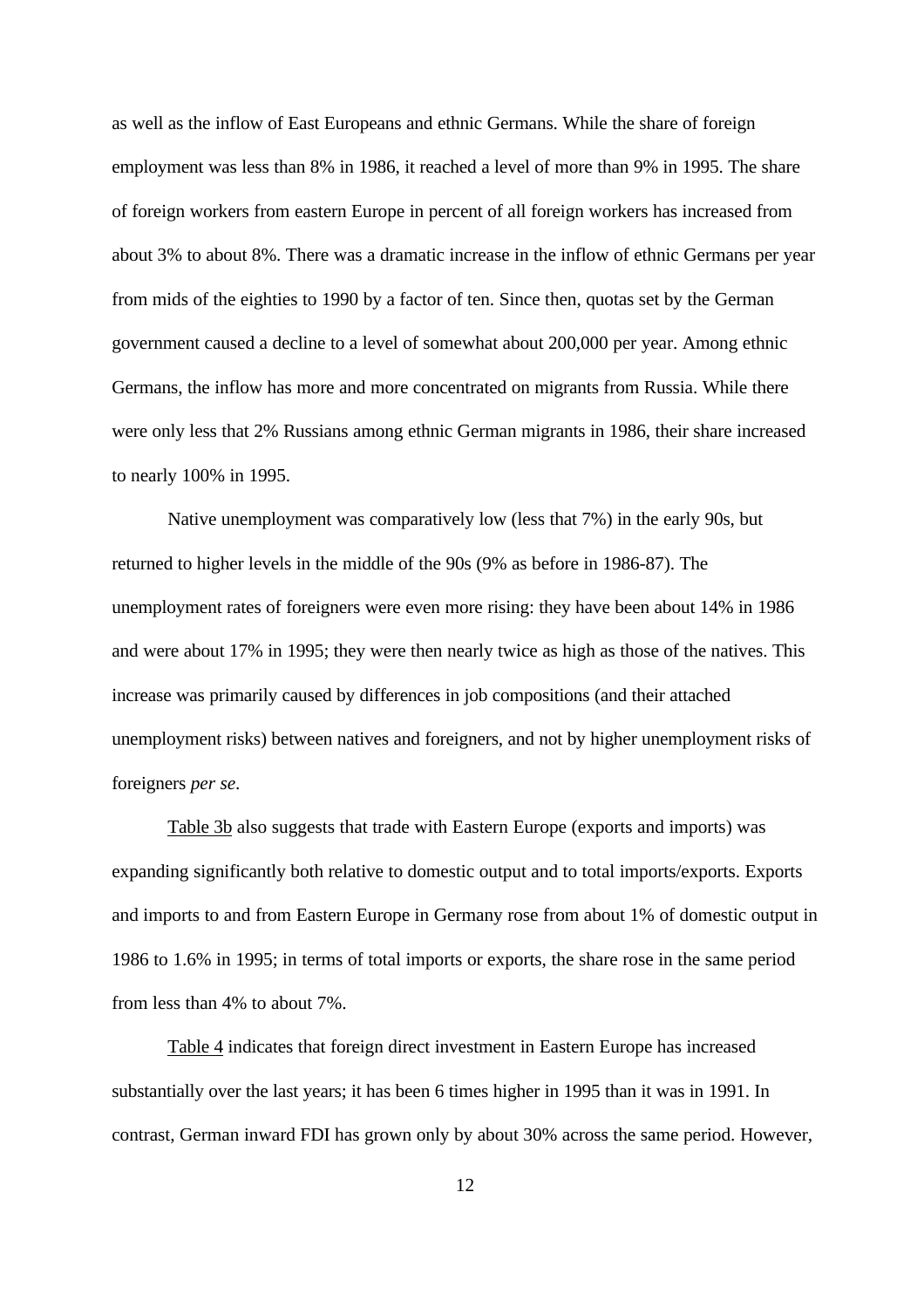the size of German FDI into eastern Europe is still somewhat modest in comparison with the Austrian involvement (its only about 2-3 times larger), and in relationship to foreign direct investment in Germany. German FDI into eastern Europe in 1994 is about 4% of German inward FDI, whereas the same number for Austria is 11%.

#### **4. Effects on the Labour Markets**

In this section, we investigate the effects of immigration change and export and import flows on employment and wage growth. Employment growth is also studied for natives only. The time period chosen is 1986-1994 to cover a period before and after the demise of the socialist system. We use all available sectors at the two-digit ISCO level excluding those that have no international trade. The data sets have a panel structure. The Austrian sample is somewhat larger, since we obtained a more complete set of information in this country. Due to data problems and different structural issues, the model specification differs somewhat between both countries. We employ a reduced form approach where growth rates of (total and native) employment and wages depend on a time trend and various measures of changes of foreigner shares and trade shares. The basic method is weighted regression, where we use the sectoral employment shares as weights. The migration flows are instrumented to capture endogeneity problems. The instruments were only valid for migration flows, and hence were not applied for the other regressors.

#### *Austria*

The data for Austria capture 30 industries for the years 1985-1994. Employment and wage statistics were obtained from the Ministry of Labor. Contrary to Germany, the number of immigrant workers is not differentiated between those from Eastern Europe and elsewhere. As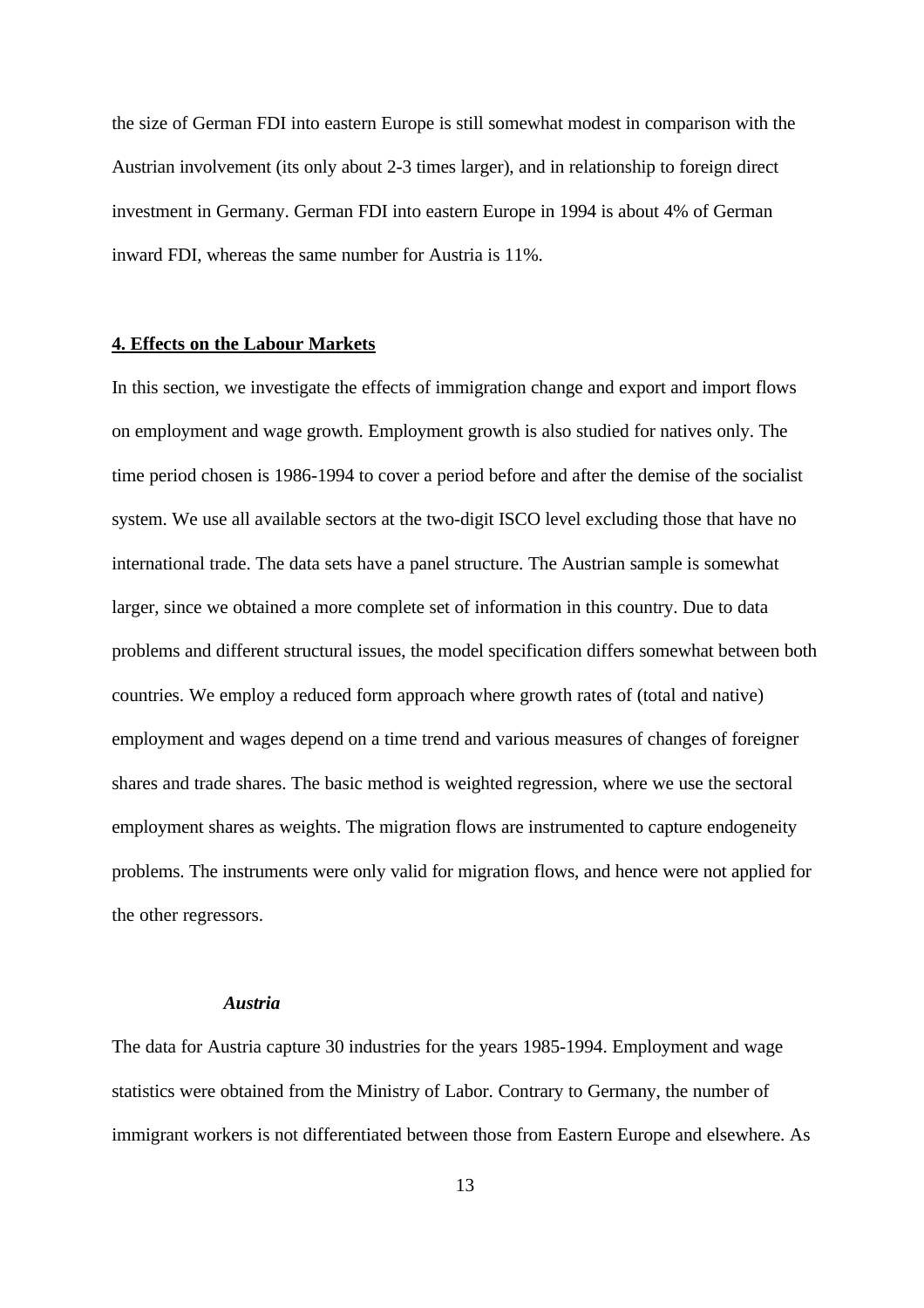most immigrants to Austria are from the former Yugoslavia and from Turkey, the human capital as well as the language knowledge of these immigrants can be assumed to be similar to that of the more recent immigrants from Eastern Europe. As an indicator for wage growth we take the median monthly gross wage in the industry. Trade shares are nominal exports (imports) divided by nominal output in the industry; which in fact assumes equal price indices for imports and domestically produced goods. As the bulk of manufactured goods trade with Eastern Europe took place with former Czecho-Slovakia, Hungary and Poland, the Eastern trade measures in the Austrian regressions use only these three (four) countries. As trade data use the SITC nomenclature, while the labour market data apply the ISIC code, we had to use a concordance which was developed by the Austrian Institute of Economic Research; this concordance defines which ISIC code is nearest to an SITC code at the three-digit level.

Results for the reduced form regressions for employment and wage growth are in Tables 5-7 for Austria. We present separate results for employment growth at large and for employment of domestic workers. As the pooled time-series cross-section approach assumes constant coefficients for all industries, we study also some subsamples, who might be more endangered by increasing internationalisation. Immigrant shares are instrumented by industry minimum wages, shares of blue-collar workers and EU output growth.

Immigration is found to have no impact on industry employment at large. This is equally so for the 3 subsamples we study. In contrast to that, rising import penetration has employment costs. Interestingly, this applies mainly to imports form Eastern Europe. The quantitative impact is relatively low: a 1% increase in the import share leads to reduced employment by 0.03%. It has to be noticed that this elasticity applies to a very low import share of Eastern firms. The elasticity is somewhat higher in low-wage industries and especially in industries characterized by a high share of foreign workers. For these subgroups, rising imports from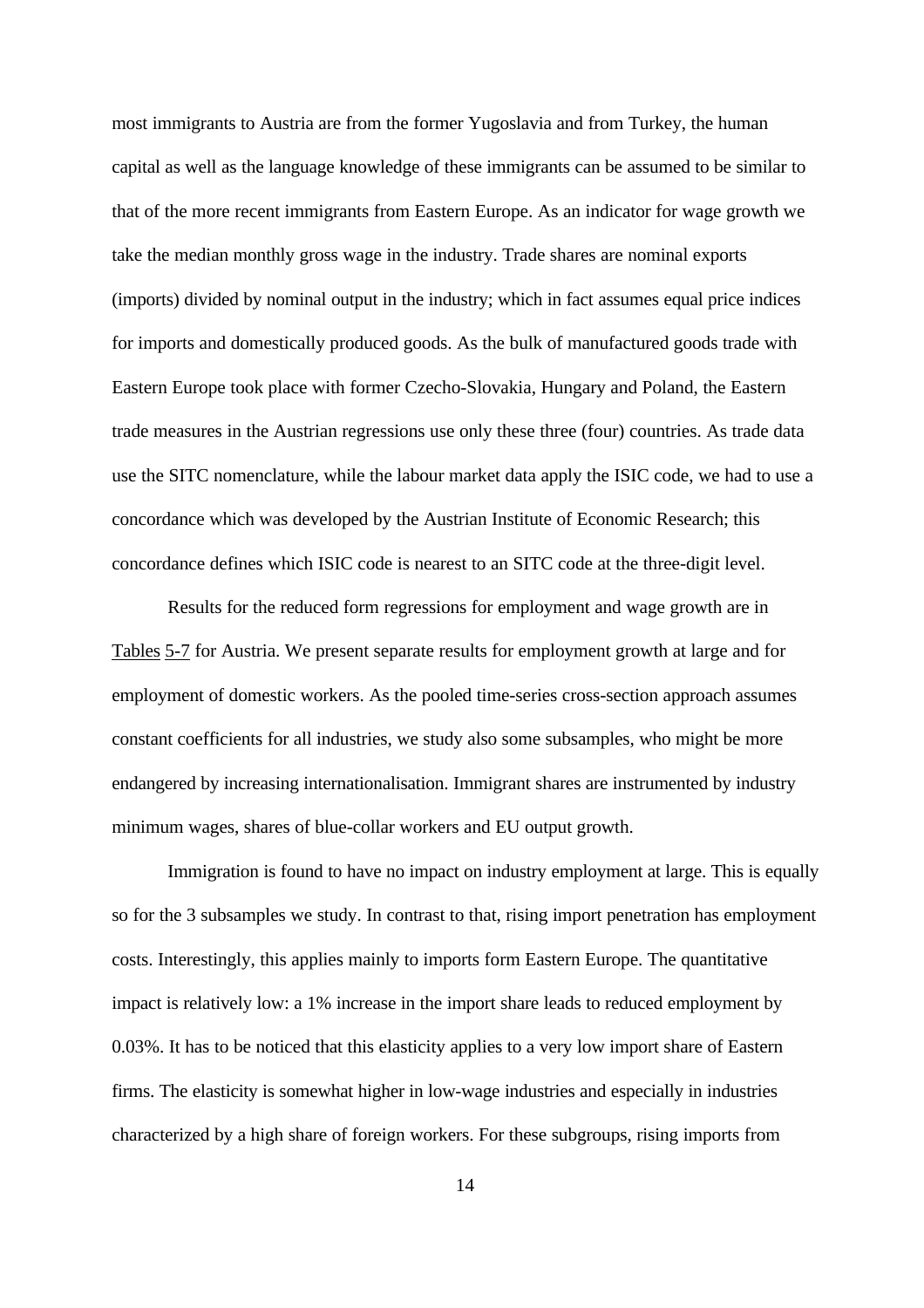ROW countries have also detrimental employment effects. Exports are never significant. Domestic industry output growth has always the expected positive employment impact, although with a rather small elasticity.

This pattern is very similar for domestic employment growth, but we can see that a rising foreigner share with practically constant total employment will reduce domestic employment. A 1% increase in the foreigner share in industry employment reduces domestic employment by 0.13%. This means that increasing immigration led almost to a complete displacement of native workers in the concerned industries, with the highest effects in highimmigration industries. Again imports from Eastern Europe have a minor negative employment effect and ROW imports are only significant in low-wage industries.

Wages react negatively to increased immigration with an elasticity of 0.16. The wagedepressing effects are lower in already low-wage industries and insignificant in industries with high-import as well as immigration shares. This might be explained by a higher tendency for binding minimum wages in low-wage industries. Other explanations would refer to a higher potential of rent-reductions in high-wage and often more unionized industries. Freeman and Katz (1991) for instance find for the U.S. that wage responsiveness was higher in high-wage and high-unionized sectors. Industry wage growth is not affected by rising imports. This corroborates results by Gaston and Trefler (1994) who study the Canadian employment and wage reaction to increased trade with the U.S. in a very similar framework than ours. Contrary to employment reactions, exports into ROW countries significantly further wage growth, with an elasticity of 0.24 and an even higher response rate in high-immigrant industries. As we observe only median wages for Austria, this differing response could be the result of a structural employment effect: the creation of relatively high-paying jobs in export industries. These issues can only be resolved by the use of more detailed data on income distribution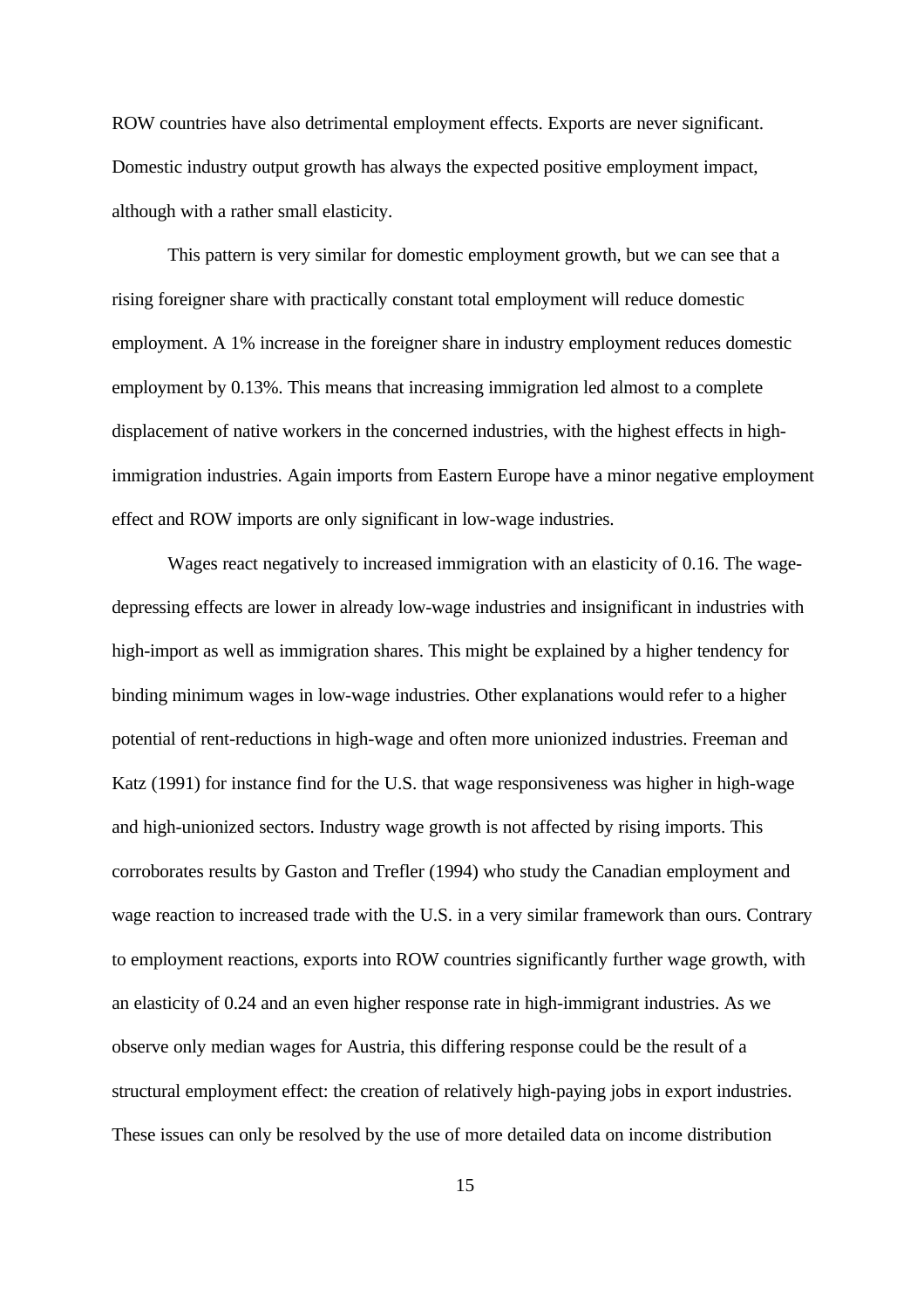within industries and is beyond the scope of the present study. Again, output growth has a significant positive wage impact.

#### *Germany*

Results for Germany are given in Tables 8 to 10 for 12 industries in 1987-1994. Where ever possible, the data refers to Western Germany, and the exceptions will be notified below. The regressions contain a time trend, output growth (measured as real gross value added in percent), and various growth rates of foreigner shares in the labour force and growth rates of export and import ratios. Wage, output, employment and trade data are from various sources of the German statistical office. Numbers on workers from Eastern Europe are from a recent report of the Council of Economic Experts, and the figures on ethnic Germans are from a government report.

The growth rate of the foreigner share in the labour force is the change of foreign workers to the total change in the labour force. A separate term for the Eastern Europe workers in the labour force allows for a examination of the hypothesis whether this group of workers has effects different from the general group of foreigners. If they behave equally, the estimated coefficient for the East Europeans should not be statistically different from zero. While the total foreigner share in the labour force is differentiated according to industry, the employment of East Europeans is not available at the industry level. Hence, we have distributed the East Europeans using sectoral employment shares of the workers from the former Yugoslavia assuming that the employment structure is similar.

The inflow of ethnic Germans in the labour market is not properly recorded. This is because the only statistic available is the total inflow of ethnic Germans according to sending regions. Since they immediately obtain the German citizenship, they disappear in the German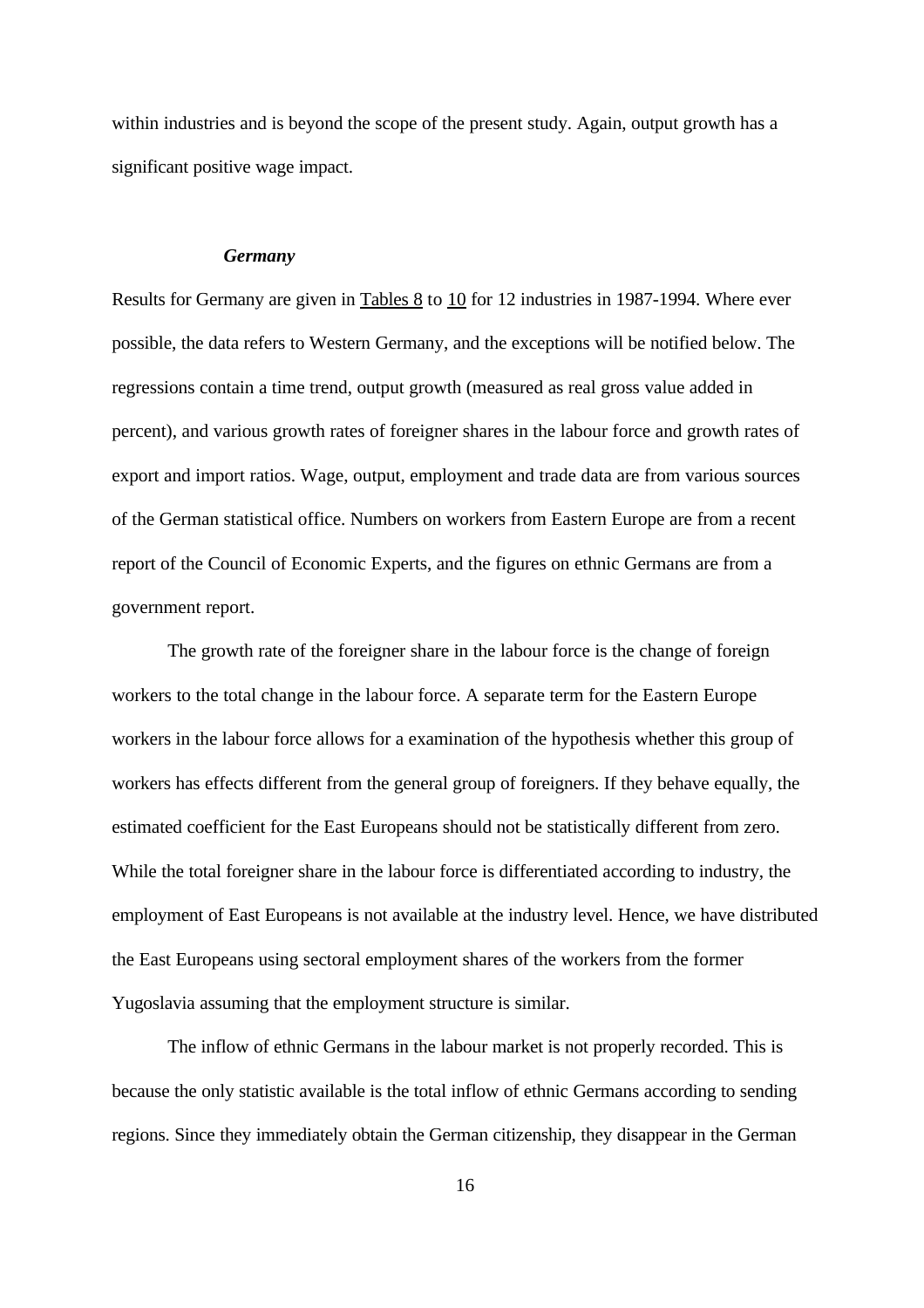statistic; there are no records about their labour force participation and their sectoral involvement. Hence, we approximate the percentage change of the share of ethnic Germans in the labour force by the difference between (i) the inflow of ethnic Germans divided by lagged total employment and (ii) the growth rate of employment.

Import and export data are collected on a somewhat different classification scheme, but can be merged with sufficient precision. Imports and exports are measured in unit values, but are only available either on an industry breakdown (and not differentiated by regions) or differentiated for sending regions (but not disaggregated at the industry level). Hence, we decided to include variables that capture both levels of measurement. The import and export data at the sectoral levels were divided by the sectoral outputs (real gross value added), respectively. We also included (real) total imports and exports from East Europe divided by the real gross domestic product. A further problem is that imports and exports after unification are not differentiated according to Western and Eastern Germany. This is not too much of an issue since most of the trade seems to take place with Western Germany.

The regressions for employment growth, native employment growth and wages are contained in Table 8 to 10. All regressions are weighted with the industry employment shares, and migration flows are instrumented as detailed in the footnotes of the tables. As for the Austrian case, each table contains results for all industries and for those industries with low wages, high imports and many foreigners.

Table 8 refers to total employment growth that is largely driven by output growth in all samples, where all the estimated parameters have large t-ratios, while the trend variable is hardly significant at conventional levels. There are no clear indications that immigration has affected total employment negatively. However, a clear negative effect (with significant tvalues for low-wage and high-import industries only) were obtained for Russian ethnic German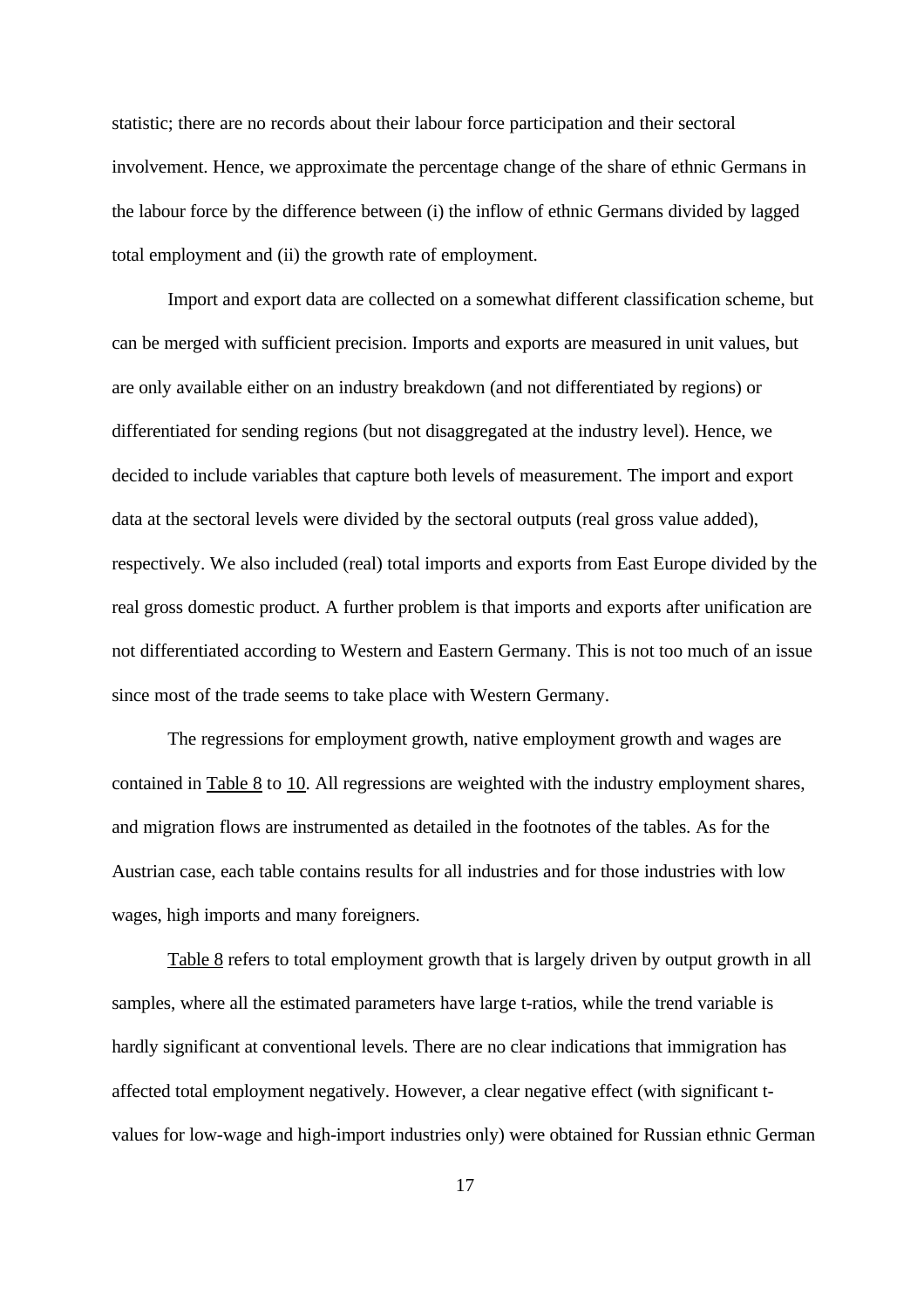immigrants, while an increase in the foreigner share from Eastern Europe has exhibited a positive (and mostly significant) effect on total employment. The total foreigner share is statistically significant only for high import industries with a positive parameter estimate. All import shares affect employment positively, and exports negatively, although not always with statistically significant t-values.

Table 9 contains the same set of regressors, but using native employment growth as the dependent variable. Again, output growth is driving employment, and the time trend plays no effective role. However, the general foreigner share now exhibits a negative coefficient in three out of four cases (with the exception of high import industries), and the negative parameters are even significant for low wages and high immigration industries. East European immigration does not exhibit much of a relevant additional contribution. Global trade shows up with the signs of the parameters as before; they are all positive for imports and negative for exports, but only few are statistically significant. In addition, all East European trade variables have insignificant parameter estimates.

Table 10 studies wage growth, which again depends largely on output growth and is unaffected by the time trend. Here, foreigners (especially East Europeans) seem to have a positive effect on general wages, but the estimates are only significant in a few cases; for high immigration industries and the growth rate of the general foreigner share; for high import industries (and the total sample) and the growth rate of the East European foreigner share. Finally, none of the trade variables have any significant impact on wage growth.

The simple labour market model would suggest that more foreigners should depress wages (if migrants are substitutes to natives), and increase total employment while native employment should remain constant (if markets are flexible). In the findings reported here, wages do not decline, at best they are increasing (especially if related to the inflow of East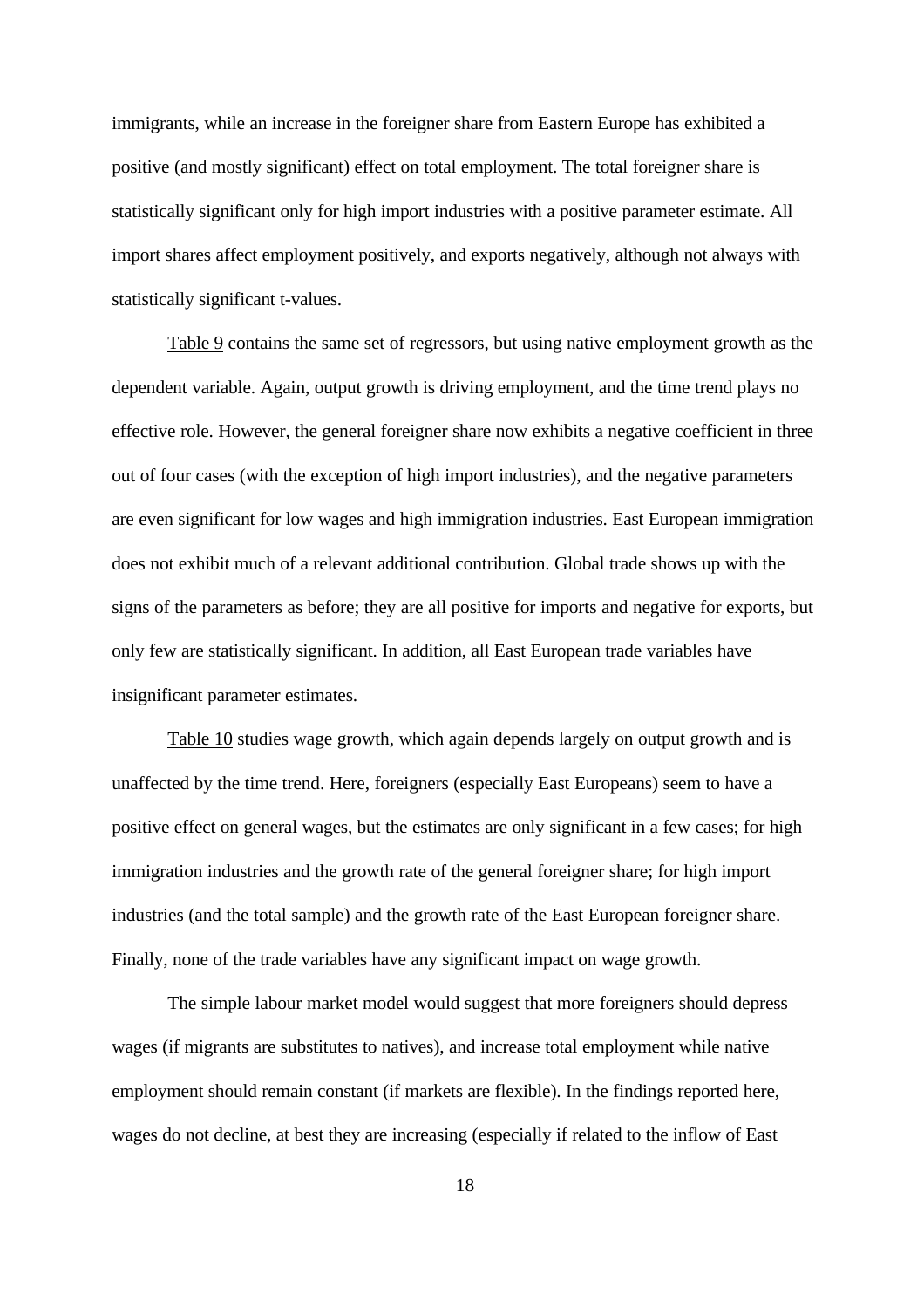Europeans). Total employment is increasing, although mainly due to East Europeans. Native employment is somewhat (and negatively) affected by foreigners in general, but positively by East Europeans. This all suggests that East Europeans and German workers are complements, and that the overall effect of migrants on the German labor market is unproblematic.

The results for the trade variables are also controversial. Traditional theory would expect a positive impact of exports on employment and wages, and the reverse for import. Trade does not affect wages at all, perhaps because one should differentiate wages for qualification levels and trade for regions to obtain more sensible findings, but we cannot do this due to lack of data. In the employment equations, imports (exports) have a negative (positive) impact on employment, but the estimates are in most cases statistically insignificant. This can be explained by the relationship of trade to technical progress, which is insufficiently measured by the time trend. It is well known that technical progress is more intense in exporting industries, while importing industries are less innovative. Hence, we may be unable to separate these effects. In sum, we cannot find harming effects of trade on the German labor market.

#### **5. Conclusions**

Trade and migration have become more important in recent years for Austria and Germany. The transition in Central and Eastern Europe has played an important role in this development. The derived labour market consequences are not fully clear so far. The Austrian findings suggest that immigration exhibits negative effects on native employment and wages, and has no effects on total employment. Imports affect employment negatively and exports have a positive effect on wages. The German results indicate that immigration and trade is not harming employment and wages. Natives seem to be complements to migrants, at least to those from East Europe. Trade does not affect wages at all, and hardly affect employment. These results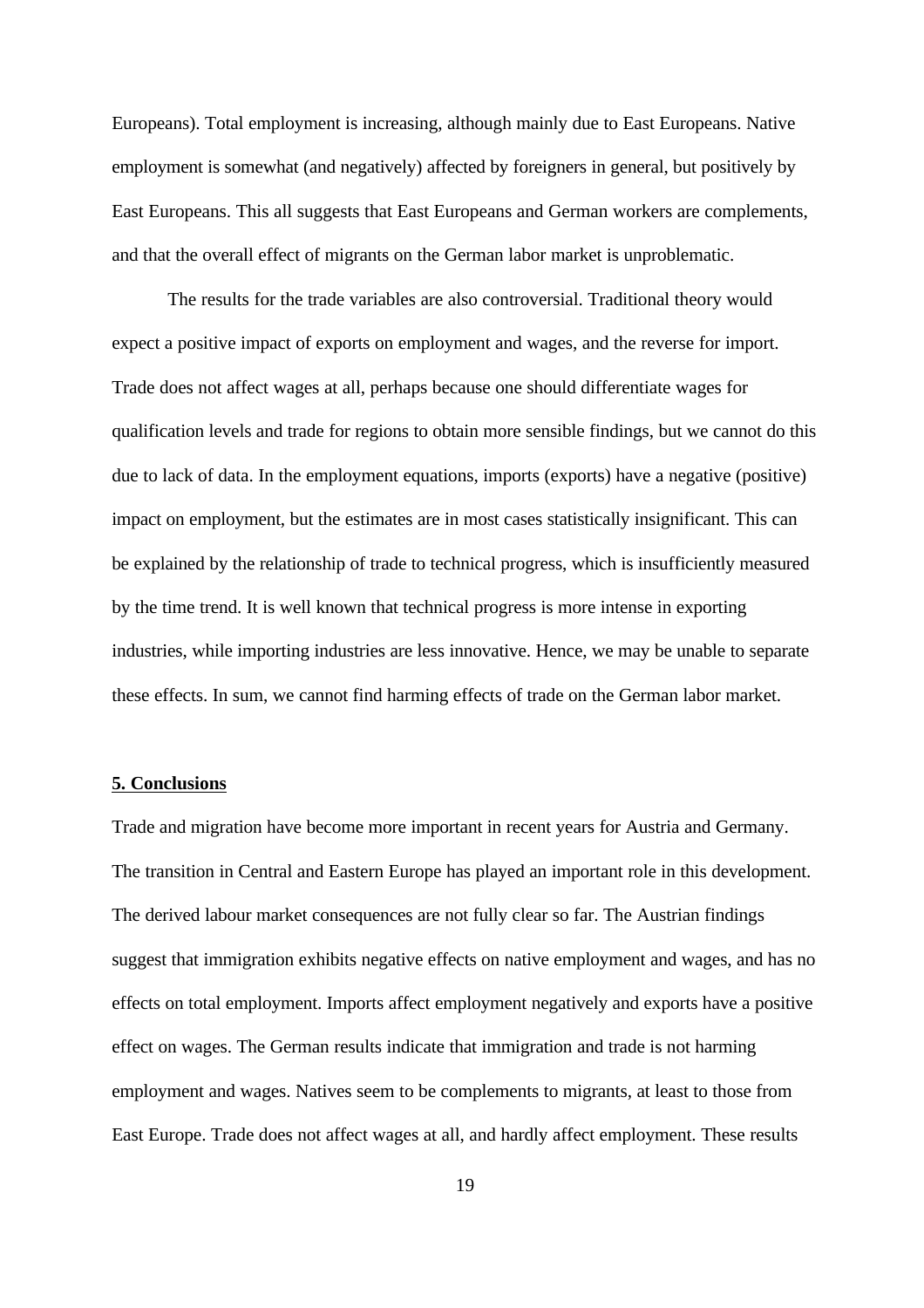are in line with recent findings for both Austria and Germany. Hence the conclusions are: While the Austrian labour market might be somewhat negatively affected by the East enlargement of the EU, the German labour market is not. Further research and better data is needed to understand this finding properly.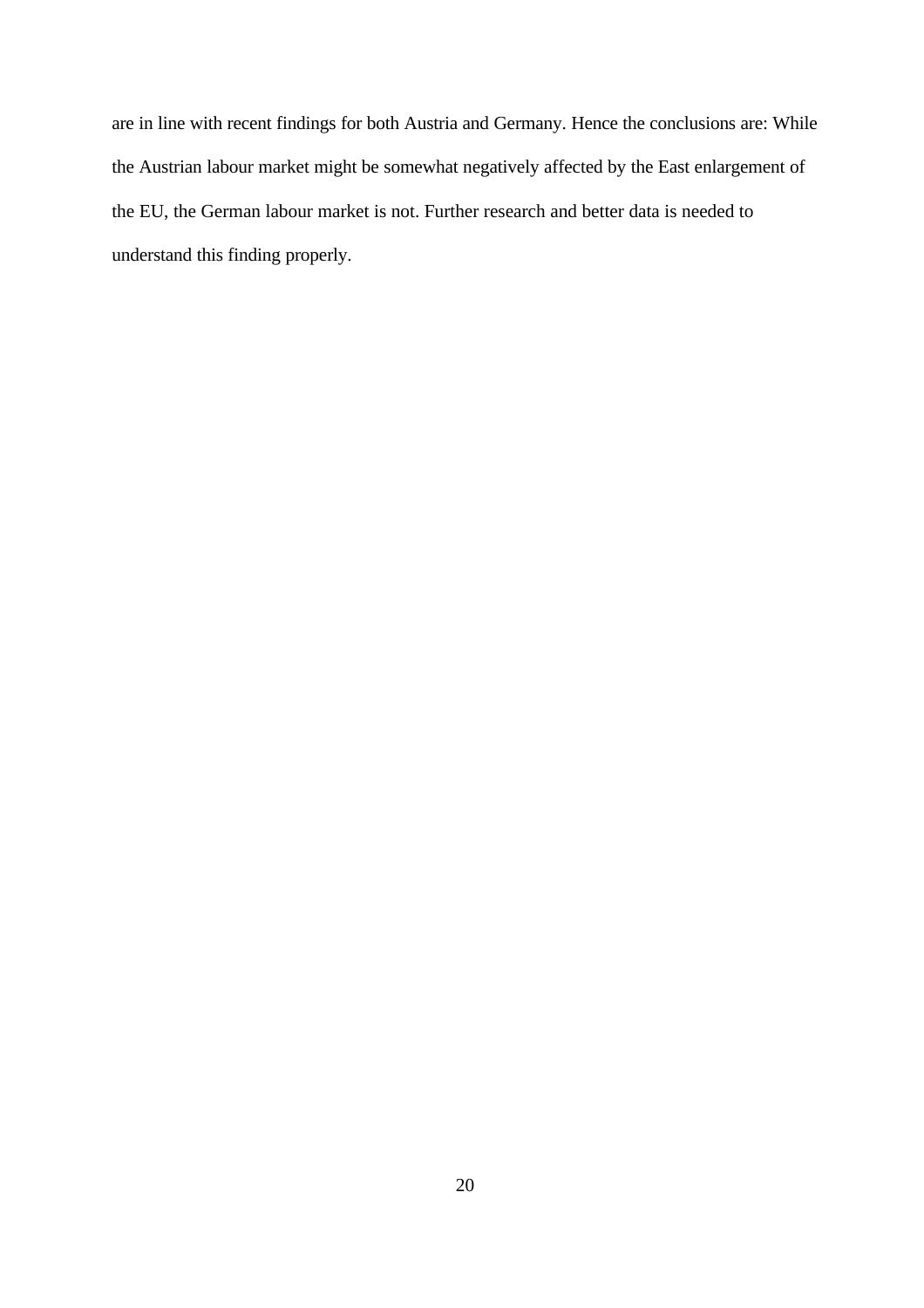#### **References**

- Aiginger, Karl, Winter-Ebmer, Rudolf and Josef Zweimüller: Eastern European Trade and the Austrian Labor Market*, Weltwirtschaftliches Archiv* 132, 1996, 476-500.
- Aiginger, Karl: *Chancen und Gefährdungspotentiale der Ostöffnung*, Austrian Institute for Economic Research, Wien, 1993.
- Altonji, Joseph G. and David Card: The Effects of Immigration on the Labor Market Output of Less-skilled Natives, in: Abowd, John M. and Richard B. Freeman (eds.), *Immigration, Trade, and the Labor Market*, Chicago (University of Chicago Press for NBER), 1991, 201-234.
- Altzinger, Wilfried, *Beschäftigungseffekte des österreichischen Osthandels*, Working Paper No.34, Department of Economics, Vienna University of Economics and Business Administration, 1995, Vienna.
- Baldwin, Richard E.: *The Effect of Trade and Foreign Direct Investment on Employment and Relative Wages*, NBER Working Paper # 5037, 1995.
- Bauer, Thomas: *Native Wage Impacts of Foreign Labor: Further Evidence for Germany*, forthcoming in: *Mitteilungen zur Arbeitsmarkt- und Berufsforschung*, 1997.
- Bhagwati, Jagdish and Vivek H. Dehejia: Freer Trade and Wages of the Unskilled Is Marx Striking Again?, in: Bhagwati, Jagdish and Marvin H. Kosters (eds.), *Trade and Wages: Leveling Wages Down?*, Washington (American Enterprise Institute), 1994.
- Borjas, George J., Freeman, Richard B. and Lawrence H. Katz: On the Labor Market Effects of Immigration and Trade, in: Borjas, George J. and Richard B. Freeman (eds.), *Immigration and the Work Force*, Chicago (University of Chicago Press), 1992, 213- 244.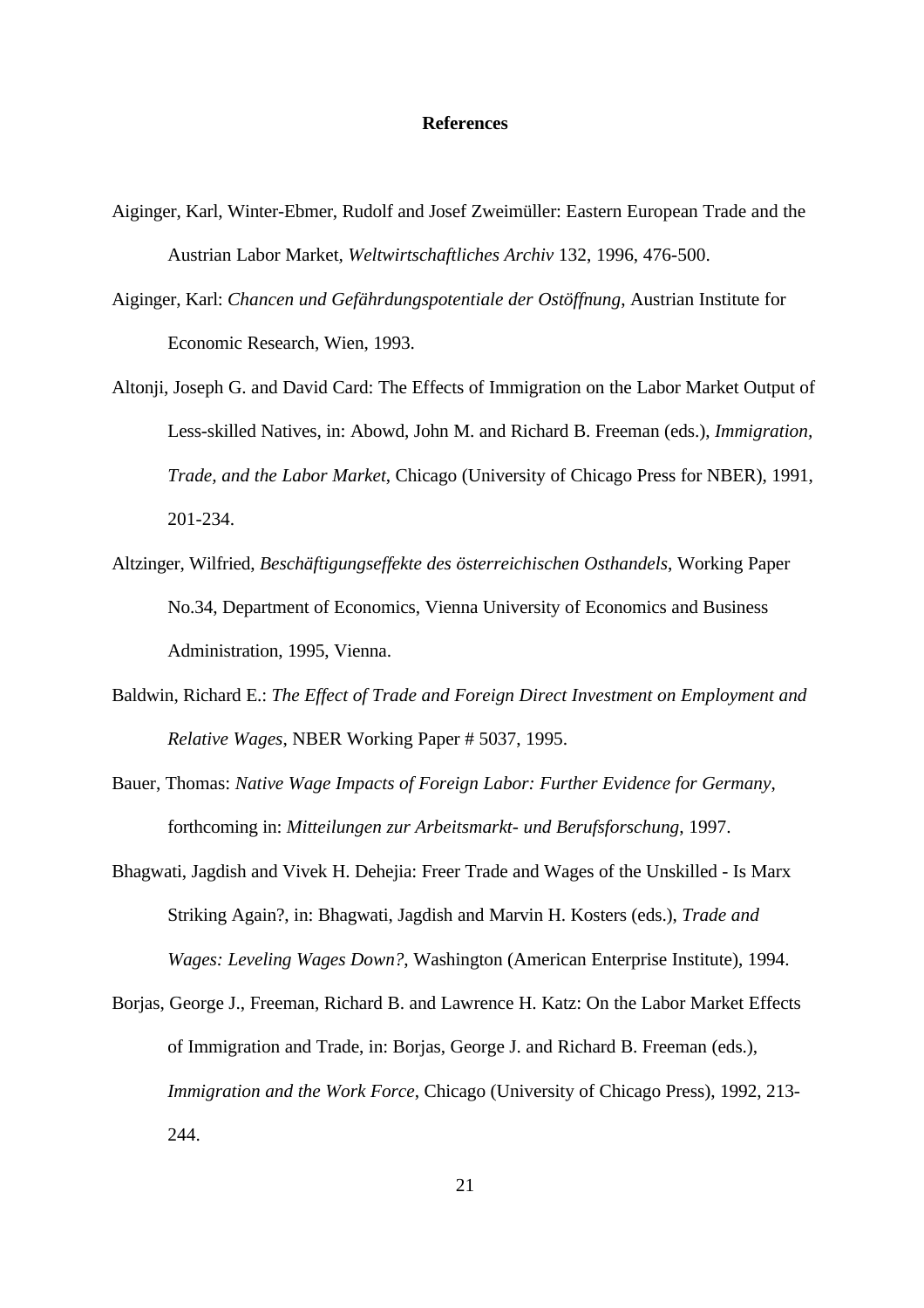- Borjas, George J., Freeman, Richard B. and Lawrence H. Katz: How much do Immigration and Trade Affect Labor Market Outcomes, *Brookings Papers on Economic Activity* 1/1997, 1-90.
- Brandel, Franz, Hofer, Helmut and Karl Pichelmann: *Verdrängungsprozesse am Arbeitsmarkt,* Research Memorandum No. 345, Institute for Advanced Studies, Vienna, 1994.
- Brown, Drusilla K.: The Impact of North American Free Trade Agreement: Applied General Equilibrium Models, in: Nora Lustig et al (eds.): *North American Free Trade: Assessing the Impact*, Washington, D.C. (The Brookings Institution), 1992.
- Cadot, Olivier and Jaime de Melo: *France and the CEECs: Adjusting to another Enlargement*, mimeo, INSEAD, paper presented to a CEPR Conference, Brussels, 1994.
- Card, David: The Impact of the Mariel Boatlift on the Miami Labor Market, *Industrial and Labor Relations Review* 43, 1990, 245-257.
- Carrington, William I. and Pedro de Lima: The Impact of 1970's Repatriates from Africa on the Portuguese Labor Market, *Industrial and Labor Relations Review* 49, 1996, 330- 347.
- De New, John P. and Klaus F. Zimmermann: Native Wage Impacts of Foreign Labor: A Random Effects Panel Analysis, *Journal of Population Economics* 7, 1994, 177-192.
- Sachverständigenrat: *Jahresgutachten 1996/97 des Sachverständigenrates zur Begutachtung der gesamtwirtschaftlichen Entwicklung*, Bundestagsdrucksache 13/6200, Bonn, 1996.
- Sachverständigenrat: *Jahresgutachten 1997/98 des Schverständigenrates zur Begutachtung der gesamtwirtschaftlichen Entwicklung,* Bundestagsdrucksache 13/9090, Bonn, 1997.
- Faini, Riccardo and Richard Portes (eds.): *European Union Trade with Eastern Europe: Adjustment and Opportunities*, London (Centre for Economic Policy Research), 1995.

Filer, Randall K.: The Effect of Immigrant Arrivals on Migratory Patterns of Native Workers,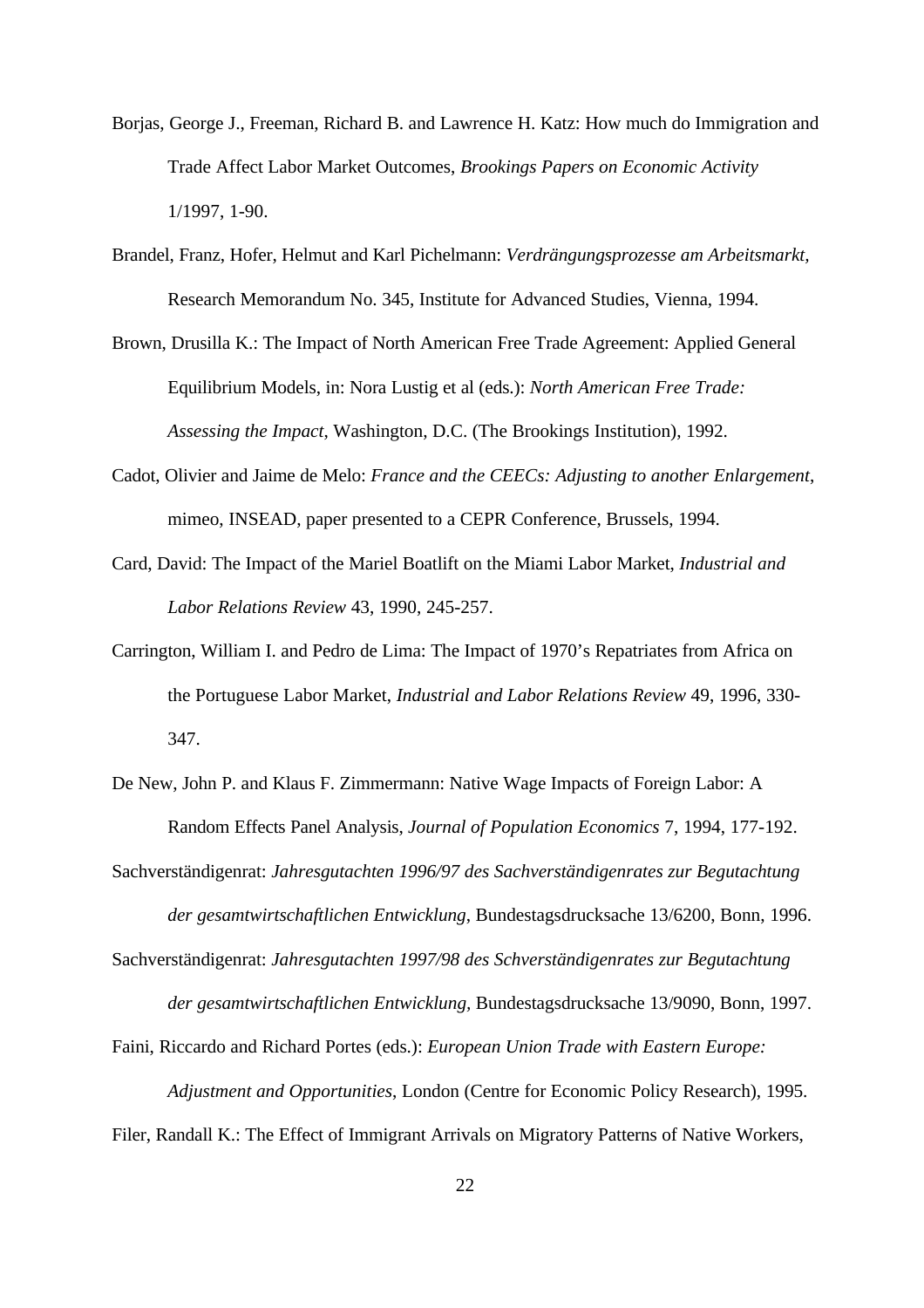in: Borjas, George J. and Richard B. Freeman (eds.), *Immigration and the Work Force*, Chicago (University of Chicago Press), 1992, 245-270.

- Freeman, Richard B. and Lawrence F. Katz: Industrial Wage and Employment Determination in an Open Economy, in: Abowd, John M. and Richard B. Freeman (eds.), *Immigration, Trade and the Labor Market*, Chicago (University of Chicago Press), 1991, 235-260.
- Gang, Ira N. and Rivera-Batiz, Francisco L.: *Unemployment and Attitudes against Foreigners in Germany,* mimeo, Rutgers University, 1993.
- Geldner, Norbert: Beschäftigungseffekte der Ostöffnung, in: Aiginger Karl (ed.): *Chancen und Gefährdungspotential der Ostöffnung*, Wien (Wirtschaftsforschungsinstitut), 1993, 41- 46.
- Haisken-De New, John P. and Klaus F. Zimmermann: Wage and Mobility Effects of Trade and Migration, forthcoming in: W. Dewatripont and A. Sapir (eds.), *International Trade and Employment: The European Experience*, (Oxford University Press), 1997.
- Hatzius, Jan: *The Unemployment and Earnings Effects of German Immigration*, mimeo, Merton College, Oxford, 1994.
- Helpman, Elhanan: A Simple Theory of International Trade with Multinational Corporations, J*ournal of Political Economy* 92, 1984, 451-471.
- Holzmann, Robert and Katarzyna Zudowska-Gagelmann: Exportchancen und Importschocks: Eine Untersuchung zur Asymmetrie der Handelsanpassung der OECD-Länder im Gefolge der Marktöffnung in Mittel- und Osteuropa, in: Holzmann, Robert and Reinhard Neck (eds.), *Ostöffnung: Wirtschaftliche Folgen für Österreich*, Vienna (Manz), 1996, 193-236.

Hunt, Jennifer: The Impact of the 1962 Repatriates from Algeria on the French Labor Market,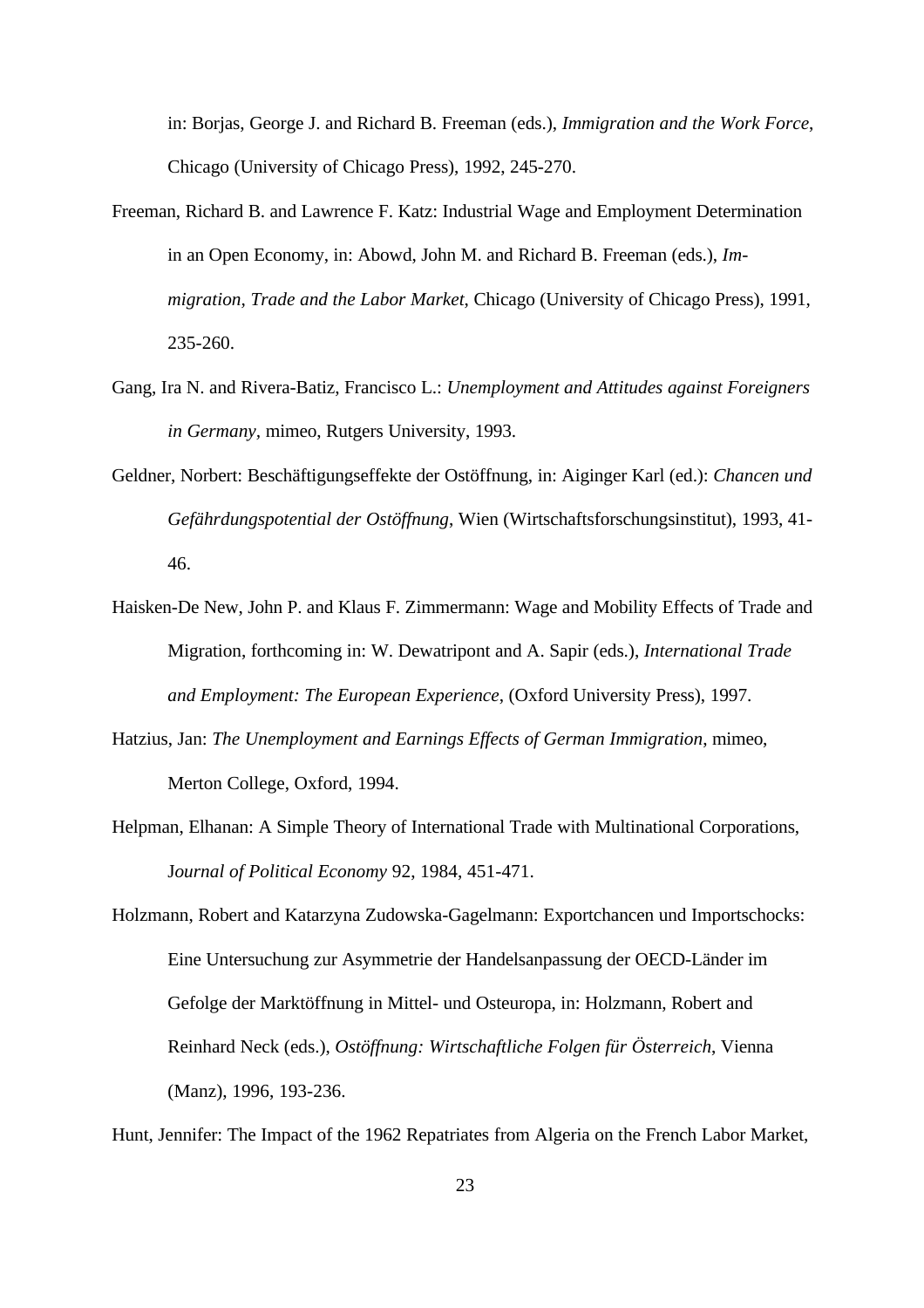*Industrial and Labor Relations Review* 45, 1992, 556-572.

- Krugman, Paul: Growing World Trade: Causes and Consequences, *Brookings Papers on Economic Activity*, 1995, 259-377.
- Kohler, Wilhelm: Multilateral Trade Liberalization: Some General Equilibrium Simulation Results for Austria, *Empirica* 18, 1991, 167-200.
- LaLonde, Robert J. and Robert H. Topel: Labor Market Adjustments to Increased Immigration, in: Abowd, John M. and Richard B. Freeman (eds.), *Immigration, Trade, and the Labor Market*, Chicago (University of Chicago Press for NBER), 1991, 167- 200.
- Leamer, Edward E.: *What's the Use of Factor Contents?* NBER WP # 5448, 1996.
- Lücke, Mathias: *Has Trade with Low-Wage Countries Hurt Unskilled Labour in West Germany?,* mimeo, Kiel (Insitute of World Economics), 1996.
- Mühleisen, Martin and Klaus F. Zimmermann: A Panel Analysis of Job Changes and Unemployment, *European Economic Revie*w, 38, 1994, 793-801.
- Murphy, Kevin M. and Finis Welch: The Role of International Trade in Wage Differentials, in: Kosters, Marvin H. (ed.), *Workers and their Wages*, Washington D.C. (American Enterprise Institute), 1991.
- Pfaffermayr, Michael: Foreign Outward Direct Investment and Exprts in Austrian Manufacturing: Substituts or Complements, *Weltwirtschaftliches Archiv* 132, 1996, 501-522.
- Pichelmann, Karl and Edwald Walterskirchen: *East-West Integration and its Impact on Workers: The Austrian example*, Institute for advanced studies, reprint # 14, Vienna, 1995.

Pischke, Jörn-Steffen and Johannes Velling: *Ausländische Werkvertragsarbeitnehmer am Bau:*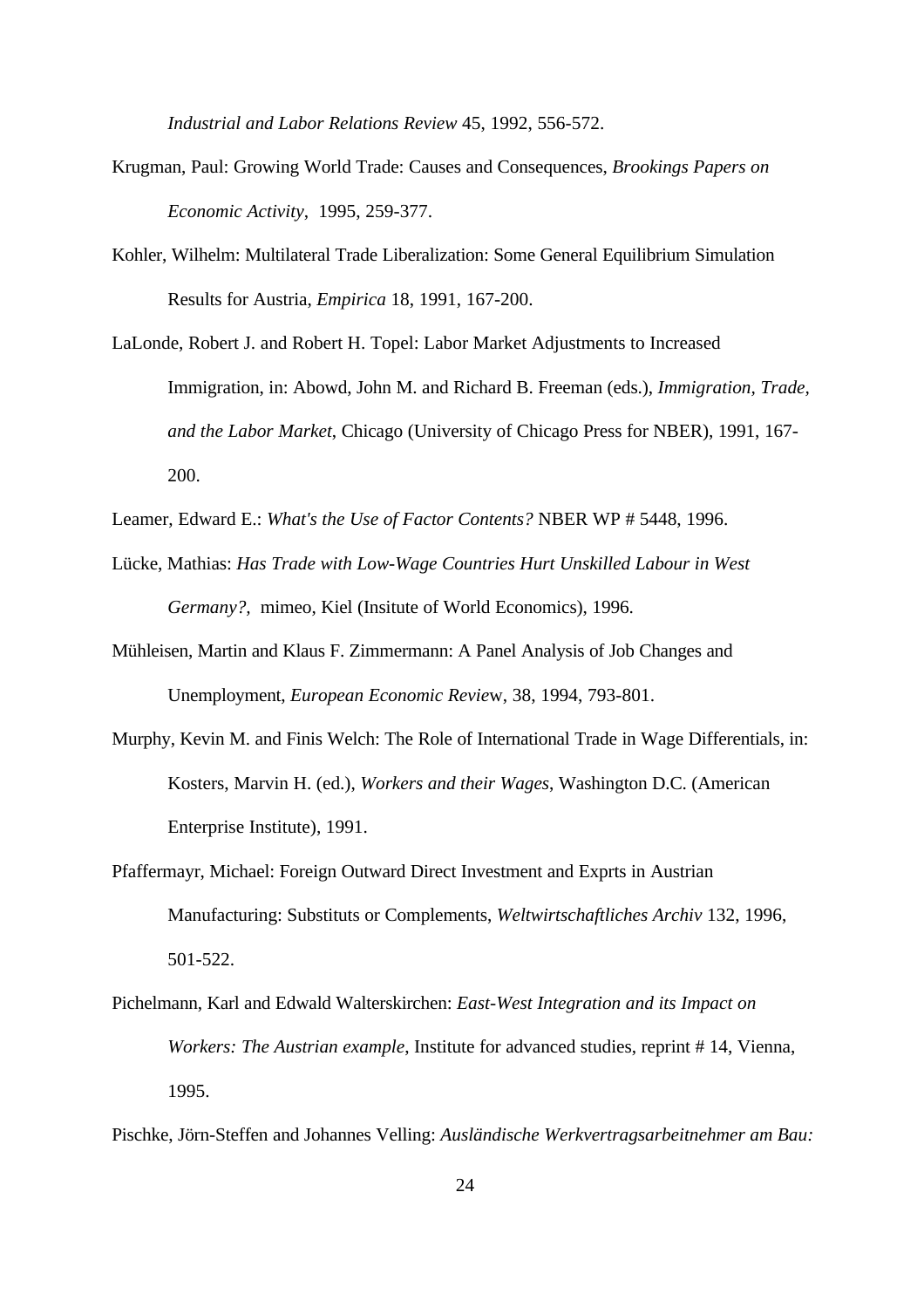*Bauboom oder Verdrängungswettbewerb*, ZEW Discussion Paper 9315, Mannheim, 1993.

- Pischke, Jörn-Steffen and Johannes Velling: *Labor Market Effects of Foreign Employment in Germany*, CEPR WP # 935, 1994.
- Pollan, Wolfgang: Lohnunterschiede in der Industrie, *Monatsberichte des Österreichischen Instituts für Wirtschaftsforschung* 63, 1990, 616-622.
- Rodrik, Dani: *Has Globalization Gone Too Far?* Washington (Institut for International Economics), 1997.
- Winkelmann, Rainer and Klaus F. Zimmermann: Ageing, Migration and Labour Mobility, in: Johnson, Paul and Klaus F. Zimmermann (eds.): *Labour Markets in an Ageing Europe,* (Cambridge University Press), 1993, 255-283.
- Winter-Ebmer, Rudolf and Josef Zweimüller: Immigration and the Earnings of Young Native Workers, *Oxford Economic Papers* 48, 1996, 473-491.
- Winter-Ebmer, Rudolf and Josef Zweimüller: Immigration, Trade and Austrian Unemployment, forthcoming in: Landesmann, Michael and Erich Streissler (eds.), *Unemployment in Europe*, London (MacMillan), 1997.
- Wood, Adrian, How Trade Hurts Unskilled Works: *Journal of Economic Perspectives* 9, 57- 80.
- Zimmermann, Klaus F.: Some General Lessons for Europe´s Migration Problem, in: H. Giersch (ed.), *Economic Aspects of International Migration*, Heidelberg et. al. (Springer-Verlag), 1994, 249-273.
- Zimmermann, Klaus F.: European Migration: Push and Pull, Proceedings volume of the World Bank Annual Conference on Development Economics 1994, Supplement to *The World Bank Economic Review and The World Bank Research Observer*, 1995, 313-342,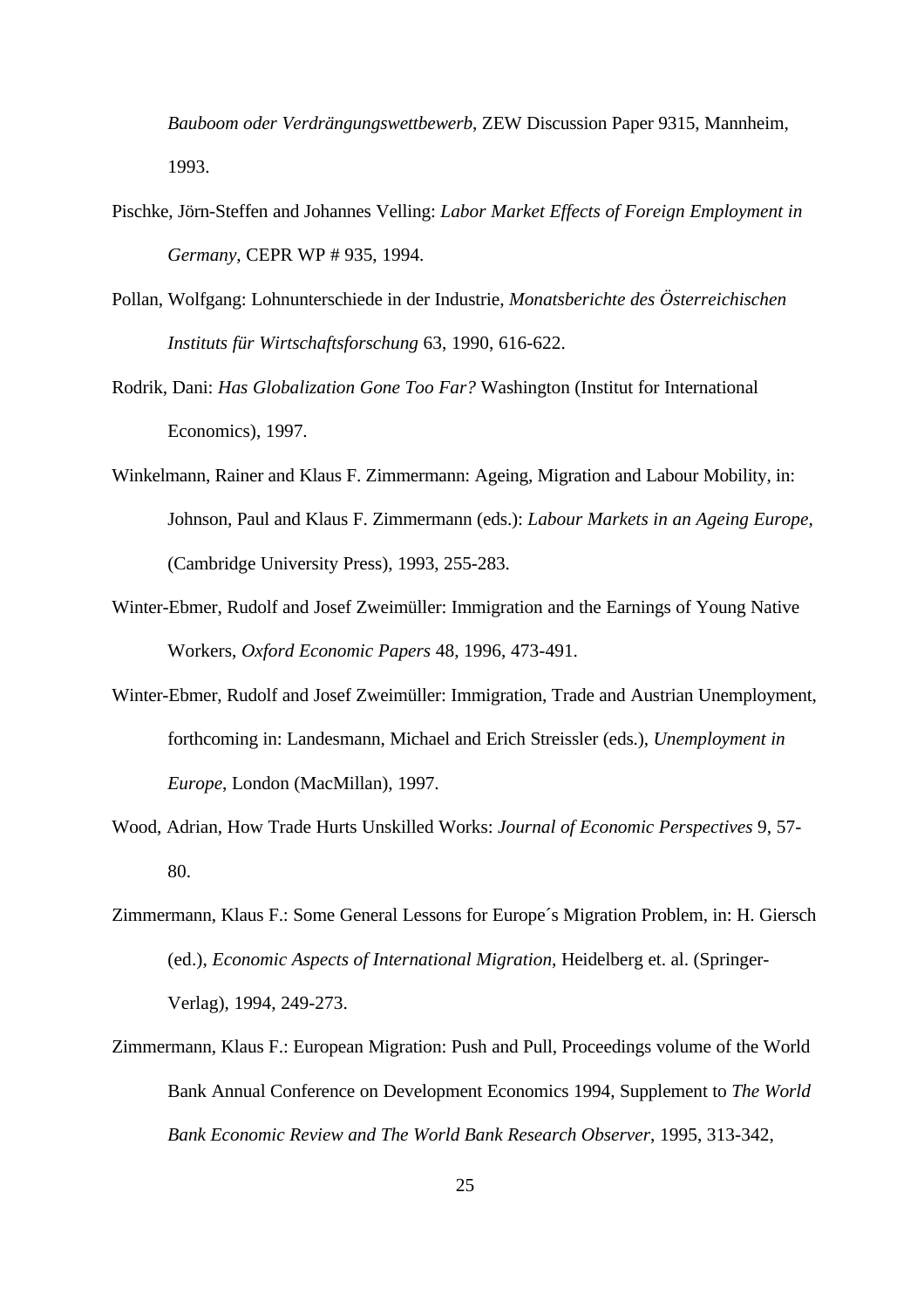reprinted in: *International Regional Science Review* 19, 1996, 95-128.

Zimmermann, Klaus F.: Tackling the European Migration Problem, *Journal of Economic Perspectives* 9, 1995, 45-62, reprinted 1998 in: M. N. Jovanovic (ed.), *International Economic Integration. Critical Perspectives of the World Economy*, London (Routledge).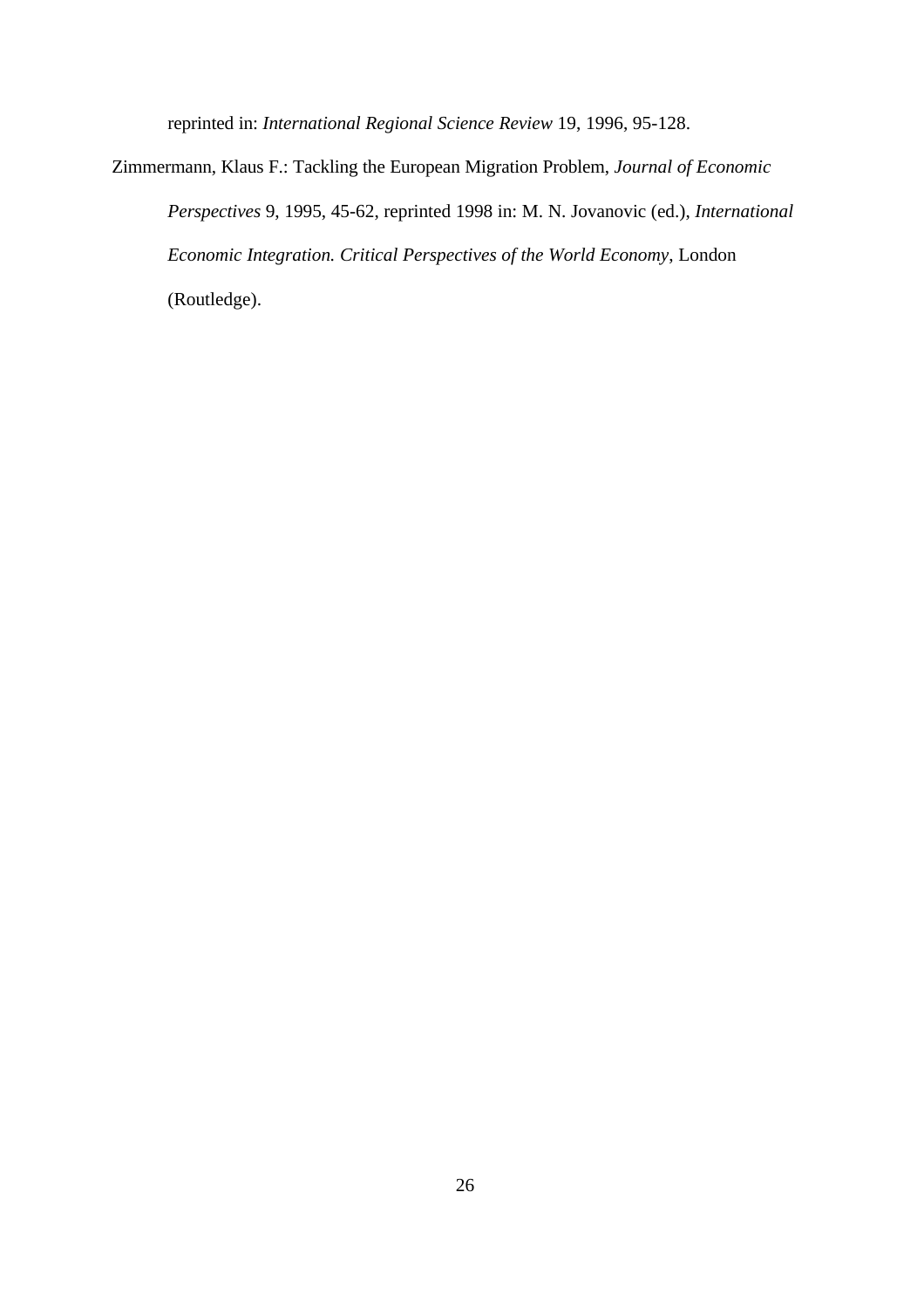| Table 1: Empirical Studies on the Effects of Trade and Migration on the Labour Market in Austria and Germany |  |  |
|--------------------------------------------------------------------------------------------------------------|--|--|
|                                                                                                              |  |  |

| Authors                                      | Data, methods and dependent             | Time period | Findings                                 |
|----------------------------------------------|-----------------------------------------|-------------|------------------------------------------|
|                                              | variables                               |             |                                          |
| A: Austria                                   |                                         |             |                                          |
| Aiginger, Winter-Ebmer and Zweimüller (1996) | social security records, manufacturing  | 1988-1991   | u: exports $(-)$ , imports $(\sim)$      |
|                                              | workers, individual                     |             | $\Delta W$ : exports (+), imports (~)    |
|                                              | unemployment rate, ∆w                   |             |                                          |
| Pichelmann and Walterskirchen (1995)         | macro model                             |             | $u:$ migrant share $(+)$                 |
| Pollan (1990)                                | aggregate time series,                  | 1965-1989   | $\sigma(w)$ : migrant share (+)          |
|                                              | wage dispersion $(\sigma(w))$           |             |                                          |
| Winter-Ebmer and Zweimüller (1996)           | social security records, young workers, | 1981-1991   | w: migrant share $(+)$                   |
|                                              | $W, \triangle W$                        |             | $\Delta W$ : migrant share $(\sim)$      |
| Winter-Ebmer and Zweimüller (1997)           | social security records, manufacturing  | 1988-1991   | u risk: migrant share $(\sim)$ ,         |
|                                              | workers,                                |             | imports $(\sim)$ , exports $(\sim)$      |
|                                              | unemployment risk, duration             |             | u duration: migrant share $(+)$ ,        |
|                                              |                                         |             | imports $(\sim)$ , export share $(\sim)$ |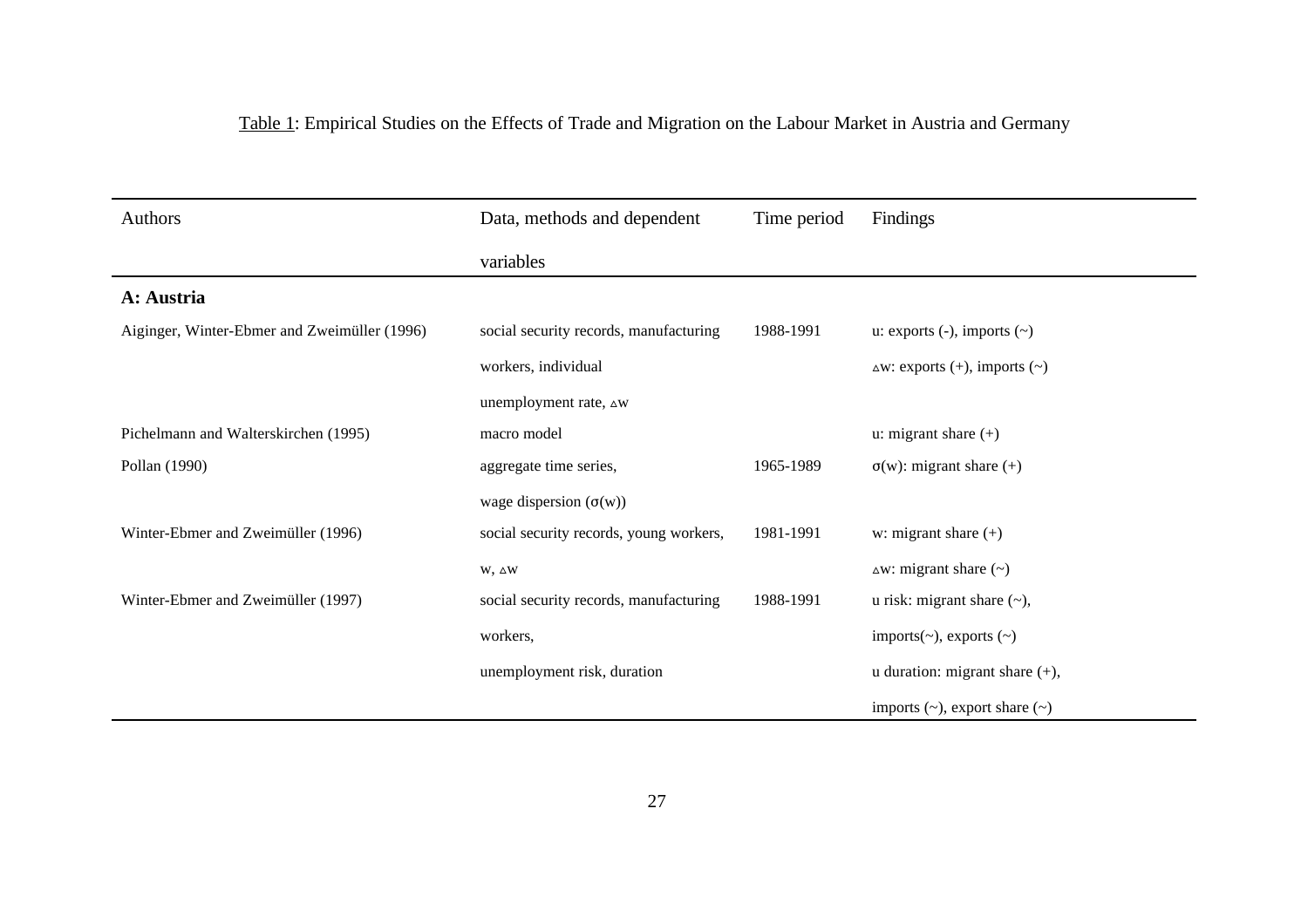Table 1 continued:

**B: Germany**

| Bauer (1997)                        | German labour force survey, estimation<br>of a translog production function; wages                                                | 1990      | Small elasticities of complementarity. Most of the<br>immigrant groups are complements to natives.                      |
|-------------------------------------|-----------------------------------------------------------------------------------------------------------------------------------|-----------|-------------------------------------------------------------------------------------------------------------------------|
| DeNew and Zimmermann (1994)         | German socio-economic panel (SOEP),<br>micro panel with sectoral migrant<br>share; wages $(w)$                                    | 1984-1989 | w: migrant labour share<br>total $(-)$ ,<br>blue collar $(-)$ , white collar $(+)$                                      |
| Haisken-DeNew and Zimmermann (1997) | SOEP, panel with migrant share<br>differenciated according to industry and<br>state (Bundesländer); wages (w) and<br>mobility (m) | 1984-1992 | w: migrant labour share $(+)$<br>trade deficit ratio (-)<br>m: migrant labour share $(\sim)$<br>trade deficit ratio (-) |
| Hatzius (1994)                      | regional migrant share                                                                                                            |           | w: migrant share (-)<br>u: migrant share $(\sim)$                                                                       |
| Lücke (1996)                        | 32 industries<br>w for unskilled labour                                                                                           | 1970-1992 | w: relative price of unskilled-labour-intensive<br>goods $(\sim)$                                                       |
| Mühleisen and Zimmermann (1994)     | SOEP, individual unemployment,<br>sectoral migrant shares                                                                         | 1984-1989 | u risk: migrant labour share $(\sim)$                                                                                   |
| Pischke and Velling (1994)          | county data, unemployment rate                                                                                                    | 1985-1989 | u: $\Delta$ migrant population share $(\sim)$                                                                           |
| Winkelmann and Zimmermann (1993)    | SOEP, unemployment risk, sectoral<br>migrant share                                                                                | 1974-1984 | u risk: migrant labour share $(+)$                                                                                      |

Key to notation:

(+) the coefficient is positive and significant in most reported specifications

(-) the coefficient is negative and significant in most reported specifications

(~) the coefficient has mixed sign or is not significant in most specifications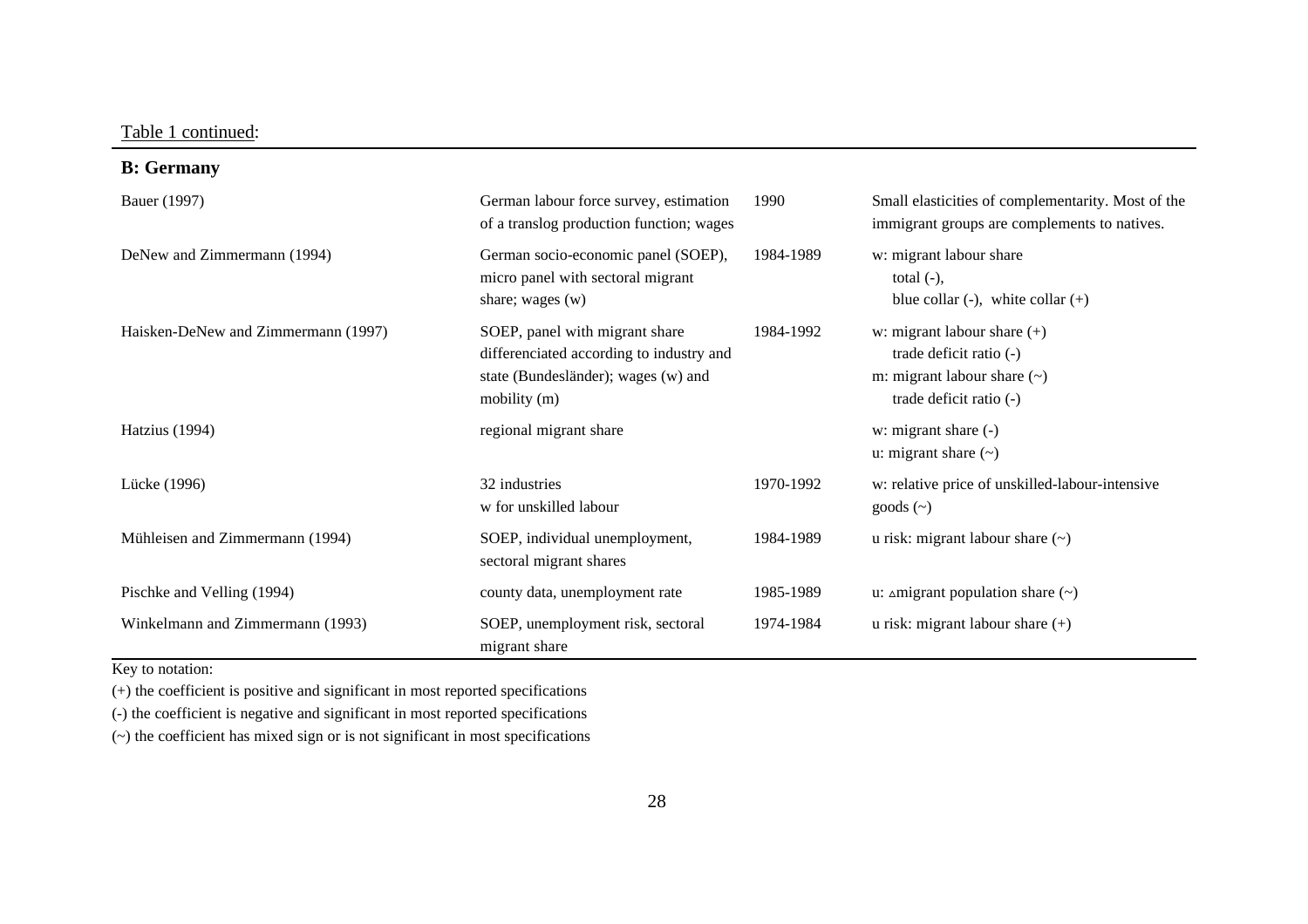|              | Polan                                          | Czech    | Slowaki      | Hungar      | Slovenia | Rumania  | Bulgari      | Russia     |
|--------------|------------------------------------------------|----------|--------------|-------------|----------|----------|--------------|------------|
|              | $\mathrm{d}% \left\  \mathcal{H}\right\  _{A}$ | Republic | $\mathbf{a}$ | $\mathbf y$ |          |          | $\mathbf{a}$ |            |
| Real Growth  |                                                |          |              |             |          |          |              |            |
| 1991         | $-7.0$                                         | $-14.2$  | $-11.2$      | $-11.9$     | $-9.3$   | $-12.9$  | $-11.7$      | $-5.0$     |
| 1992         | 2.6                                            | $-3.3$   | $-6.5$       | $-3.1$      | $-5.5$   | $-8.8$   | $-7.3$       | $-14.5$    |
| 1993         | 3.8                                            | $-0.6$   | $-3.7$       | $-0.6$      | 2.8      | 1.5      | $-1.5$       | $-8.7$     |
| 1994         | 5.2                                            | 2.6      | 4.9          | 2.9         | 5.3      | 3.9      | 1.8          | $-12.6$    |
| 1995         | 7.0                                            | 4.8      | 6.8          | 1.5         | 3.9      | 7.1      | 2.1          | $-4.0$     |
| 1996         | 6.1                                            | 4.4      | 7.0          | $1.1\,$     | 3.5      | 4.1      | $-10.9$      | $-2.8$     |
| 1997         | 5.5                                            | $1.0\,$  | 5.0          | 3.0         | 3.5      | $-2.0$   | $-7.0$       | $0.5\,$    |
| Inflation    |                                                |          |              |             |          |          |              |            |
| 1991         | 76.5                                           | 56.7     | 61.1         | 34.8        | 115.2    | 174.4    | 338.5        | 93.0       |
| 1992         | 43.0                                           | 11.1     | 10.0         | 23.0        | 201.3    | 210.4    | 91.2         | 1526.6     |
| 1993         | 35.3                                           | 20.8     | 23.2         | 22.5        | 32.3     | 256.1    | 72.8         | 873.5      |
| 1994         | 33.2                                           | 10.0     | 13.4         | 18.9        | 19.8     | 136.8    | 96.0         | 307.6      |
| 1995         | 27.8                                           | 9.0      | 9.9          | 28.2        | 12.6     | 32.3     | 62.1         | 197.5      |
| 1996         | 19.9                                           | 8.8      | 5.8          | 23.5        | 9.7      | 38.8     | 123.0        | 47.6       |
| 1997         | 16.0                                           | 9.0      | 6.5          | 18.0        | 9.0      | 150.0    | 1100.0       | 15.0       |
| Unemployment |                                                |          |              |             |          |          |              |            |
| Rate         |                                                |          |              |             |          |          |              |            |
| 1991         | 9.2                                            | 2.8      | 7.1          | 5.4         | 8.2      |          | 11.1         |            |
| 1992         | 12.9                                           | 3.0      | 11.3         | 10.7        | 11.5     | 6.2      | 13.2         | 0.4        |
| 1993         | 14.9                                           | 3.0      | 12.9         | 12.8        | 14.4     | 9.2      | 16.3         | $1.0\,$    |
| 1994         | 14.4                                           | 3.2      | 14.8         | 10.8        | 9.1      | 10.9     | 12.8         | $6.0\,$    |
| 1995         | 13.3                                           | 3.1      | 13.1         | 10.3        | 7.4      | 8.9      | 10.8         | $\ \, 8.0$ |
| 1996         | 12.4                                           | 3.5      | 12.5         | 10.0        | 7.3      | 8.5      | 12.5         | 9.0        |
| 1997         | 11.5                                           | 4.5      | 12.5         | 9.0         | $7.0\,$  | $10.0\,$ | 14.0         | $10.0\,$   |

Table 2: Economic Development in Central and Eastern Europe<sup>a</sup>

Source: Sachverständigenrat (1996/97), p. 33 and Sachverständigenrat (1997/98), p. 30.<br>Real growth: Gross domestic product: inflation: consumer price index All numbers

Real growth: Gross domestic product; inflation: consumer price index. All numbers in per cent. 1997: Estimates of the German Council of Economic Experts.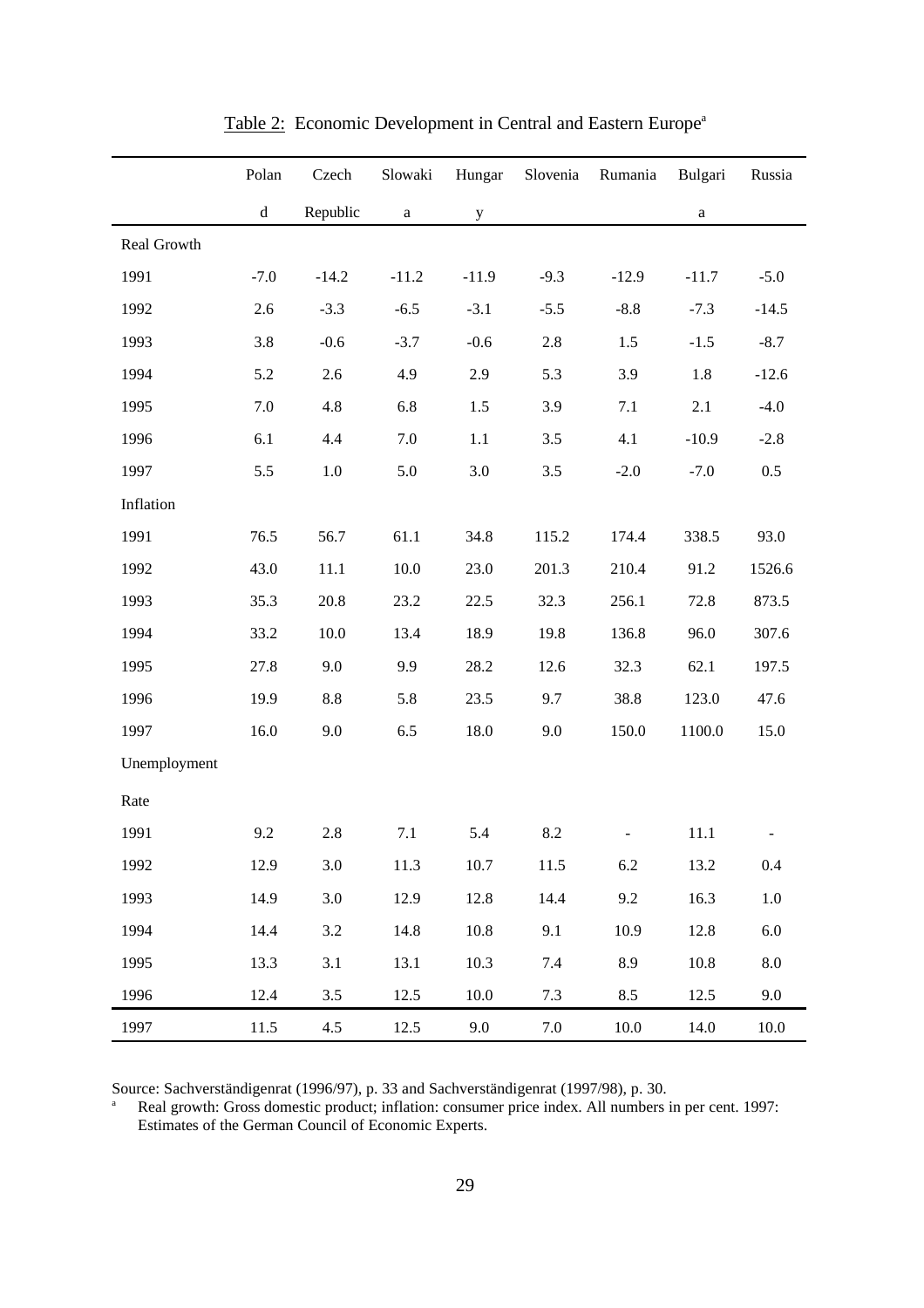Table 3a: Labour, Migration and Trade: Austria

|                                             | 1986             | 1987        | 1988  | 1989  | 1990  | 1991  | 1992  | 1993  | 1994  | 1995  |
|---------------------------------------------|------------------|-------------|-------|-------|-------|-------|-------|-------|-------|-------|
| Employment ('000)                           |                  | 2,780 2,785 | 2,765 | 2,815 | 2,881 | 2,940 | 2,964 | 2,956 | 2,972 | 2,970 |
| Unemployment rate natives (%)               | 5.2              | 5.6         | 5.3   | 5.0   | 5.4   | 5.8   | 5.9   | 6.8   | 6.5   | 6.6   |
| Unemployment rate foreigners                | 6.4              | 5.7         | 6.2   | 5.9   | 7.8   | 7.1   | 8.6   | 9.1   | 8.3   | 7.9   |
| (% )                                        |                  |             |       |       |       |       |       |       |       |       |
| Foreign share in employment (%)             | 5.2              | 5.3         | 5.4   | 5.8   | 7.2   | 8.6   | 9.0   | 9.0   | 9.5   | 9.8   |
| Foreign workers from former                 | 57.3             | 55.9        | 55.0  | 54.2  | 50.7  | 48.5  | 49.6  | 50.6  | 48.9  | 50.7  |
| Yugoslavia in % of all foreigners           |                  |             |       |       |       |       |       |       |       |       |
| Foreigners from Eastern Europe <sup>a</sup> | 3.0 <sup>b</sup> |             |       |       | 14.5  | 14.7  | 15.6  | 15.1  | 14.7  | 14.1  |
| in % of all foreigners                      |                  |             |       |       |       |       |       |       |       |       |
| Eastern-Europe-exports in % of              | 2.69             | 2.41        | 2.57  | 2.66  | 2.51  | 2.57  | 2.64  | 2.65  | 2.86  |       |
| domestic output                             |                  |             |       |       |       |       |       |       |       |       |
| Eastern-Europe-imports in % of              | 2.77             | 2.19        | 2.11  | 2.14  | 2.12  | 2.13  | 2.15  | 2.07  | 2.41  |       |
| domestic output                             |                  |             |       |       |       |       |       |       |       |       |
| Eastern-Europe-exports in % of              | 9.63             | 9.02        | 9.14  | 9.04  | 8.84  | 8.98  | 9.68  | 10.48 | 11.00 |       |
| total exports                               |                  |             |       |       |       |       |       |       |       |       |
| Eastern-Europe-imports in % of              | 8.34             | 6.80        | 6.37  | 6.06  | 6.00  | 6.04  | 6.47  | 6.76  | 7.54  |       |
| total imports                               |                  |             |       |       |       |       |       |       |       |       |

<sup>a</sup> Excluding workers from Ex-Yugoslavia, which is the major sending country for Austria.

b 1981.

Source: Statistisches Handbuch der Republik Österreich, various years, WIFO Data base, Vienna. Employment according to Hauptverband der Sozialversicherungsträger, excluding those below the minimum social security contributions level.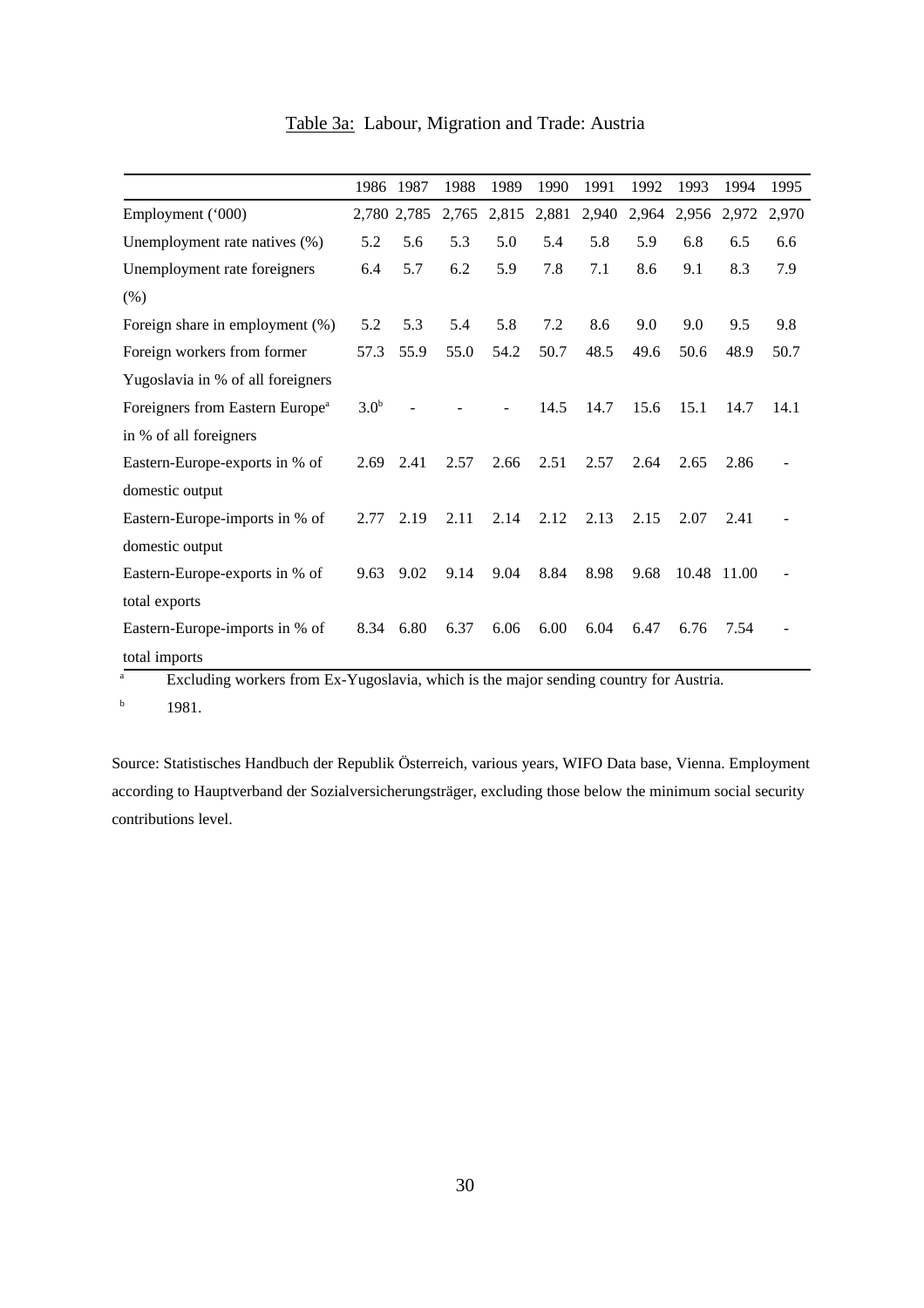|                                    | 1986 | 1987 | 1988  | 1989  | 1990  | 1991  | 1992  | 1993  | 1994                                                                  | 1995  |
|------------------------------------|------|------|-------|-------|-------|-------|-------|-------|-----------------------------------------------------------------------|-------|
| Employed workers ('000)            |      |      |       |       |       |       |       |       | 23,910 24,141 24,365 24,750 25,460 25,920 26,066 25,611 25,242 25,022 |       |
| Unemployment rate natives (%)      | 9.0  | 8.9  | 8.7   | 7.9   | 7.2   | 6.3   | 6.6   | 8.2   | 9.2                                                                   | 9.3   |
| Unemployment rate foreigners (%)   | 13.7 | 14.3 | 14.4  | 12.2  | 10.9  | 10.7  | 12.2  | 15.1  | 16.2                                                                  | 16.6  |
| Foreign share in employment (%)    | 7.7  | 7.6  | 7.6   | 7.8   | 8.0   | 8.2   | 8.7   | 9.5   | 9.4                                                                   | 9.4   |
| Foreign workers from Eastern       | 2.9  | 3.1  | 3.4   | 3.8   | 4.2   | 5.5   | 7.3   | 8.1   | 7.7                                                                   | 7.8   |
| Europe in % of all foreign workers |      |      |       |       |       |       |       |       |                                                                       |       |
| Inflow of ethnic-Germans ('000)    | 42.7 | 78.5 | 202.6 | 377.0 | 397.1 | 222.0 | 230.5 | 218.9 | 222.6                                                                 | 217.9 |
| Inflow of ethnic-Germans from      | 1.76 | 18.5 | 23.5  | 26.0  | 37.0  | 66.4  | 84.9  | 94.7  | 95.8                                                                  | 96.1  |
| Russia in % of total inflow        |      |      |       |       |       |       |       |       |                                                                       |       |
| Eastern-Europe-exports in % of     | 1.04 | 0.90 | 1.00  | 1.17  | 1.03  | 1.36  | 0.81  | 1.40  | 1.51                                                                  | 1.62  |
| domestic output                    |      |      |       |       |       |       |       |       |                                                                       |       |
| Eastern-Europe-imports in % of     | 0.99 | 0.80 | 0.81  | 0.90  | 0.91  | 1.15  | 0.78  | 1.14  | 1.36                                                                  | 1.62  |
| domestic output                    |      |      |       |       |       |       |       |       |                                                                       |       |
| Eastern-Europe-exports in % of     | 3.45 | 3.13 | 3.39  | 3.71  | 3.21  | 5.36  | 3.42  | 6.30  | 6.60                                                                  | 6.85  |
| total exports                      |      |      |       |       |       |       |       |       |                                                                       |       |
| Eastern-Europe-imports in % of     | 3.96 | 3.36 | 3.33  | 3.44  | 3.46  | 4.53  | 3.27  | 5.29  | 6.11                                                                  | 7.11  |
| total imports                      |      |      |       |       |       |       |       |       |                                                                       |       |

### Table 3b: Labour, Migration and Trade: Germany

 Source: Statistisches Bundesamt, Statistisches Jahrbuch, various years; Fachserie 18, 1.3, various years; Sachverständigenrat (1996).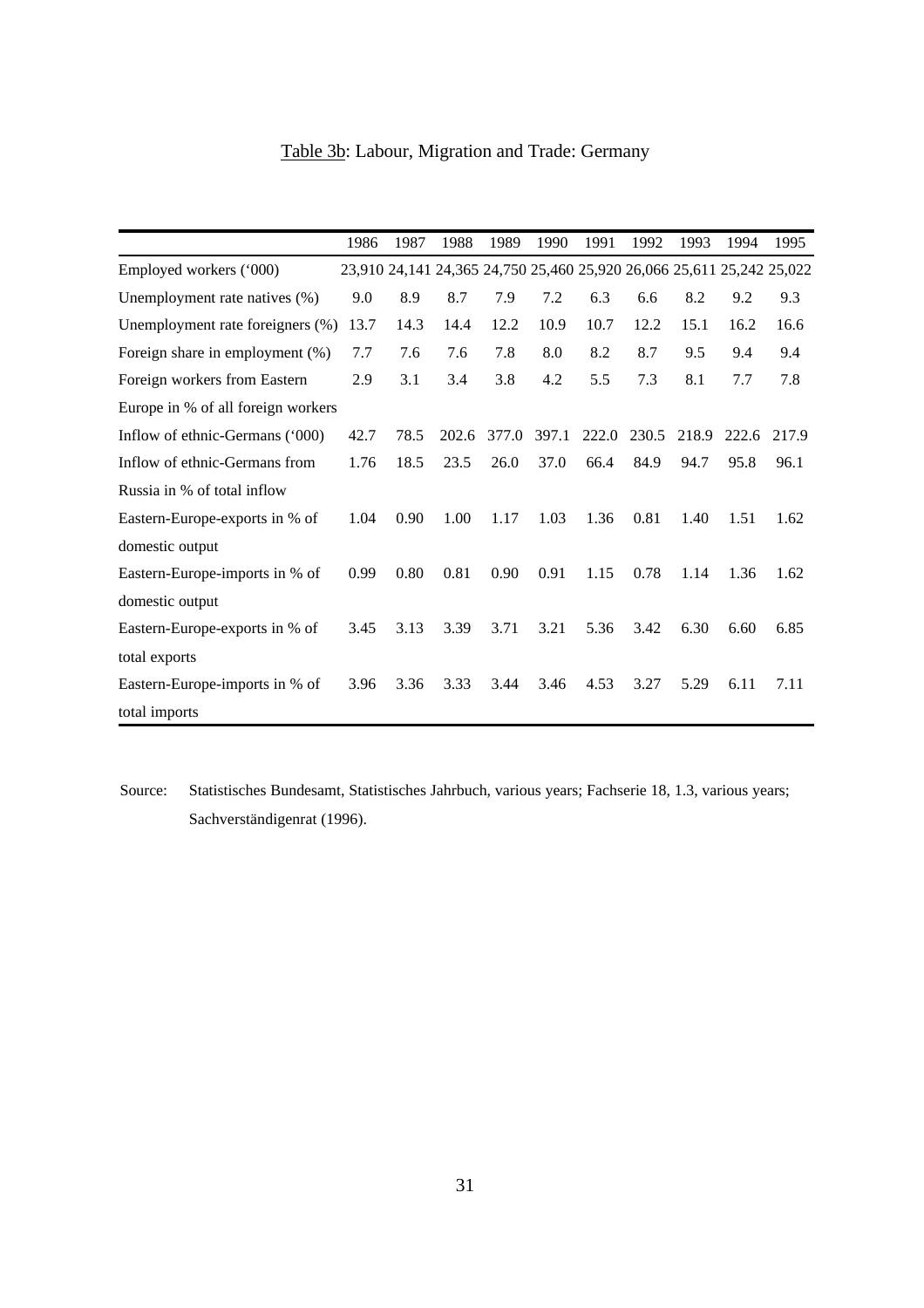|                         | 1989   | 1990                         | 1991   | 1992   | 1993    | 1994    | 1995    |
|-------------------------|--------|------------------------------|--------|--------|---------|---------|---------|
| Austria                 |        |                              |        |        |         |         |         |
| FDI into Eastern Europe | 47.6   | 240.7                        | 516.9  | 733.9  | 1,043.2 | 1,558.0 |         |
| Austrian inward FDI     |        | -                            | 12,137 | 12,028 | 13,230  | 14,408  |         |
| <b>Germany</b>          |        |                              |        |        |         |         |         |
| FDI into Eastern Europe | -      | $\qquad \qquad \blacksquare$ | 1,076  | 1,857  | 3,312   | 4,864   | 6,599   |
| German inward FDI       | 71,493 | 83,089                       | 93,986 | 96,812 | 105,517 | 113,432 | 122,284 |

|  | Table 4: Foreign Direct Investment (FDI, Stocks in Mio ECU) |  |  |  |
|--|-------------------------------------------------------------|--|--|--|
|  |                                                             |  |  |  |

Source: Mitteilungen des Direktoriums der Österreichischen Nationalbank, various years; Statistisches Jahrbuch für die Bundesrepublik Deutschland, various years; Sachverständigenrat (1996). Own calculations.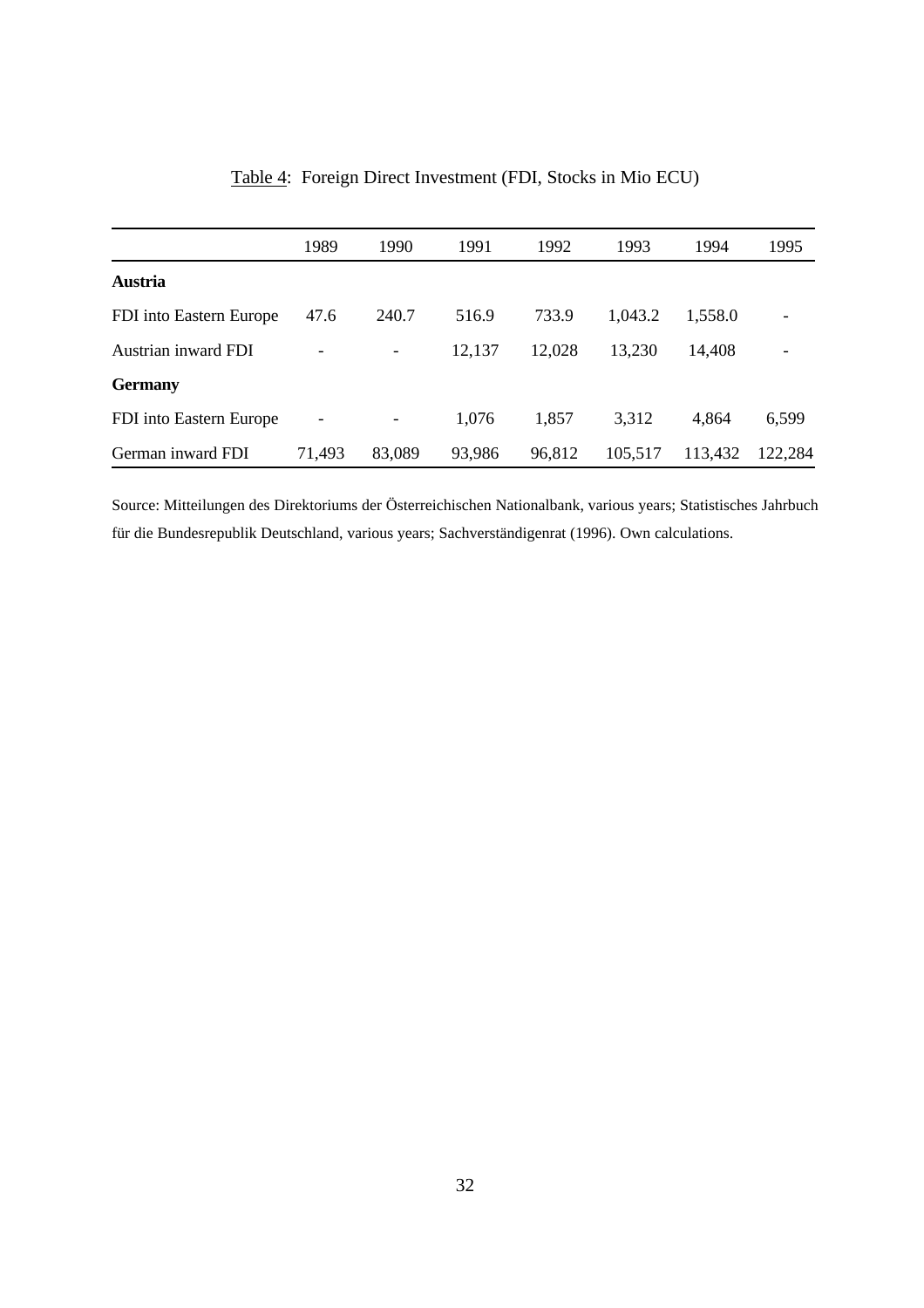|                                 | All        | Low-wage   | High-import | High-       |
|---------------------------------|------------|------------|-------------|-------------|
|                                 | industries | industries | industries  | immigration |
|                                 |            |            |             | industries  |
| $\Delta$ ln (Foreign share)     | $-0.001$   | $-0.031$   | $-0.042$    | $-0.030$    |
|                                 | (0.04)     | (0.87)     | (1.12)      | (0.88)      |
| $\Delta$ ln (East-import share) | $-0.036$   | $-0.045$   | $-0.019$    | $-0.076$    |
|                                 | (2.59)     | (2.12)     | (1.06)      | (3.05)      |
| $\Delta$ ln (ROW-import share)  | $-0.055$   | $-0.150$   | 0.049       | $-0.172$    |
|                                 | (1.25)     | (1.91)     | (0.89)      | (1.93)      |
| $\Delta$ ln (East-export share) | $-0.011$   | $-0.009$   | 0.016       | 0.001       |
|                                 | (0.98)     | (0.40)     | (1.27)      | (0.02)      |
| $\Delta$ ln (ROW-export share)  | $-0.038$   | $-0.001$   | $-0.039$    | $-0.038$    |
|                                 | (1.02)     | (0.02)     | (0.85)      | (0.54)      |
| $\Delta$ ln (Output)            | 0.268      | 0.328      | 0.394       | 0.276       |
|                                 | (5.90)     | (4.73)     | (7.51)      | (3.76)      |
| Time trend                      | $-0.001$   | 0.001      | $-0.002$    | 0.001       |
|                                 | (0.40)     | (1.08)     | (1.66)      | (0.64)      |
| $R^2$                           | 0.232      | 0.255      | 0.279       | 0.282       |
| F                               | 11.33      | 7.22       | 8.05        | 8.13        |
| N                               | 240        | 128        | 128         | 128         |

Table 5: Employment Growth: Austria<sup>a</sup>

<sup>a</sup> All regressions include a constant. Absolute t-values in parentheses. Regressions weighted by employment share. Time period 1987-1994.  $\Delta$ ln (Foreign share) is instrumented. Instruments are lagged levels and changes in minimum wages, shares of blue-collar workers and EU output as well as lagged levels of immigrant shares. Low-wage industries refers to those with a mean wage level 87-94 up to the industry median; respectively for high-import and high-immigration.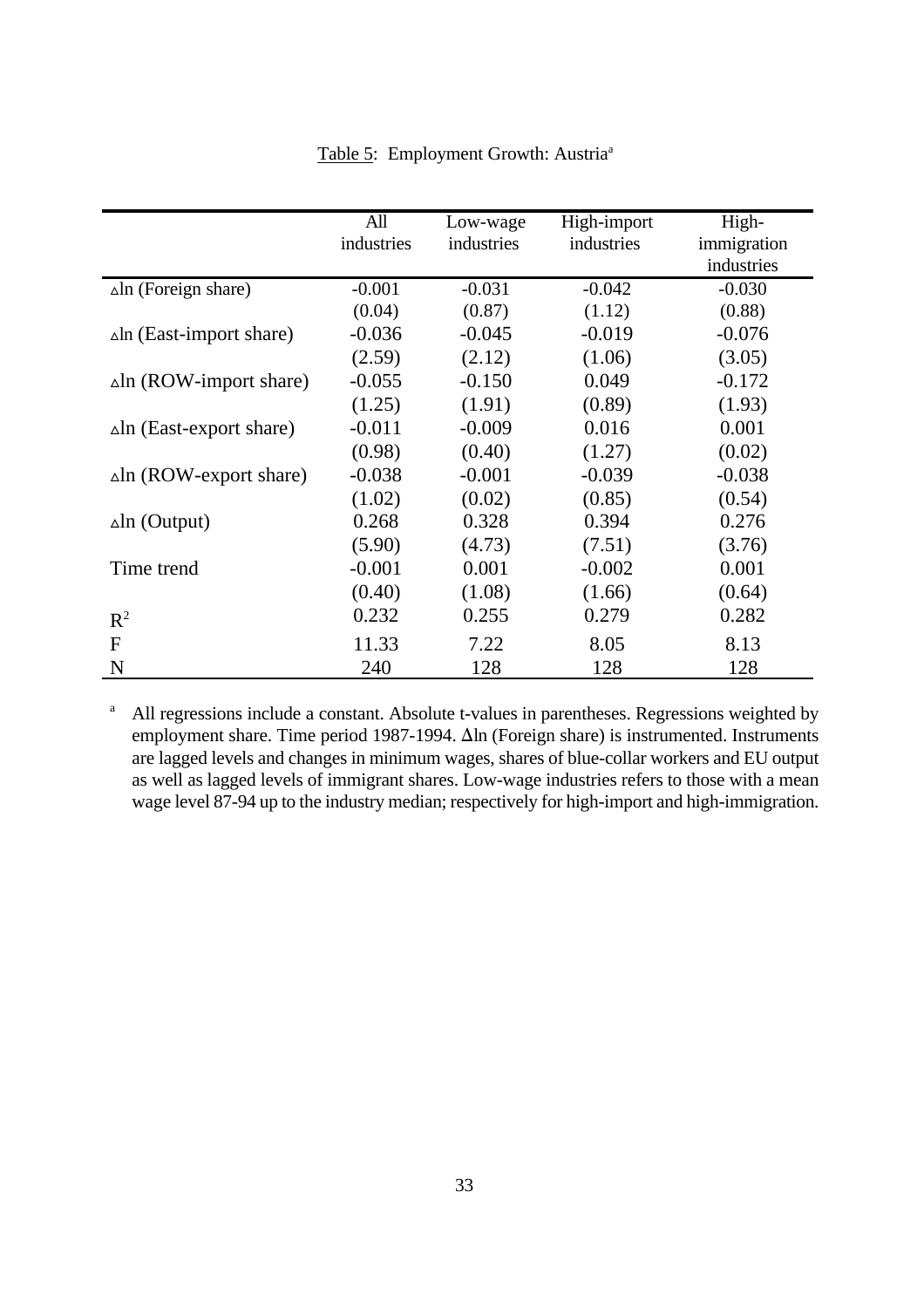|                                 | All        | Low-wage   | High-import | High-       |
|---------------------------------|------------|------------|-------------|-------------|
|                                 | industries | industries | industries  | immigration |
|                                 |            |            |             | industries  |
| $\Delta$ ln (Foreign share)     | $-0.131$   | $-0.143$   | $-0.148$    | $-0.183$    |
|                                 | (4.01)     | (5.41)     | (3.28)      | (6.54)      |
| $\Delta$ ln (East-import share) | $-0.033$   | $-0.038$   | $-0.024$    | $-0.087$    |
|                                 | (2.39)     | (1.86)     | (1.33)      | (3.67)      |
| $\Delta$ ln (ROW-import share)  | $-0.049$   | $-0.170$   | $-0.040$    | $-0.125$    |
|                                 | (1.11)     | (2.20)     | (0.71)      | (1.47)      |
| $\Delta$ ln (East-export share) | $-0.008$   | $-0.002$   | 0.015       | 0.010       |
|                                 | (0.76)     | (0.08)     | (1.18)      | (0.47)      |
| $\Delta$ ln (ROW-export share)  | $-0.021$   | 0.028      | $-0.030$    | 0.012       |
|                                 | (0.58)     | (0.44)     | (0.60)      | (0.18)      |
| $\Delta$ ln (Output)            | 0.313      | 0.402      | 0.381       | 0.373       |
|                                 | (6.95)     | (5.90)     | (7.13)      | (5.39)      |
| Time trend                      | 0.001      | 0.002      | $-0.003$    | 0.001       |
|                                 | (0.21)     | (1.44)     | (1.90)      | (0.96)      |
| $R^2$                           | 0.324      | 0.373      | 0.297       | 0.466       |
| F                               | 17.39      | 11.82      | 8.66        | 16.84       |
| N                               | 240        | 128        | 128         | 128         |

Table 6: Native Employment Growth: Austria<sup>a</sup>

<sup>a</sup> All regressions include a constant. Absolute t-values in parentheses. Regressions weighted by employment share. Time period 1987-1994.  $\Delta$ ln (Foreign share) is instrumented. Instruments are lagged levels and changes in minimum wages, shares of blue-collar workers and EU output as well as lagged levels of immigrant shares. Low-wage industries refers to those with a mean wage level 87-94 up to the industry median; respectively for high-import and high-immigration.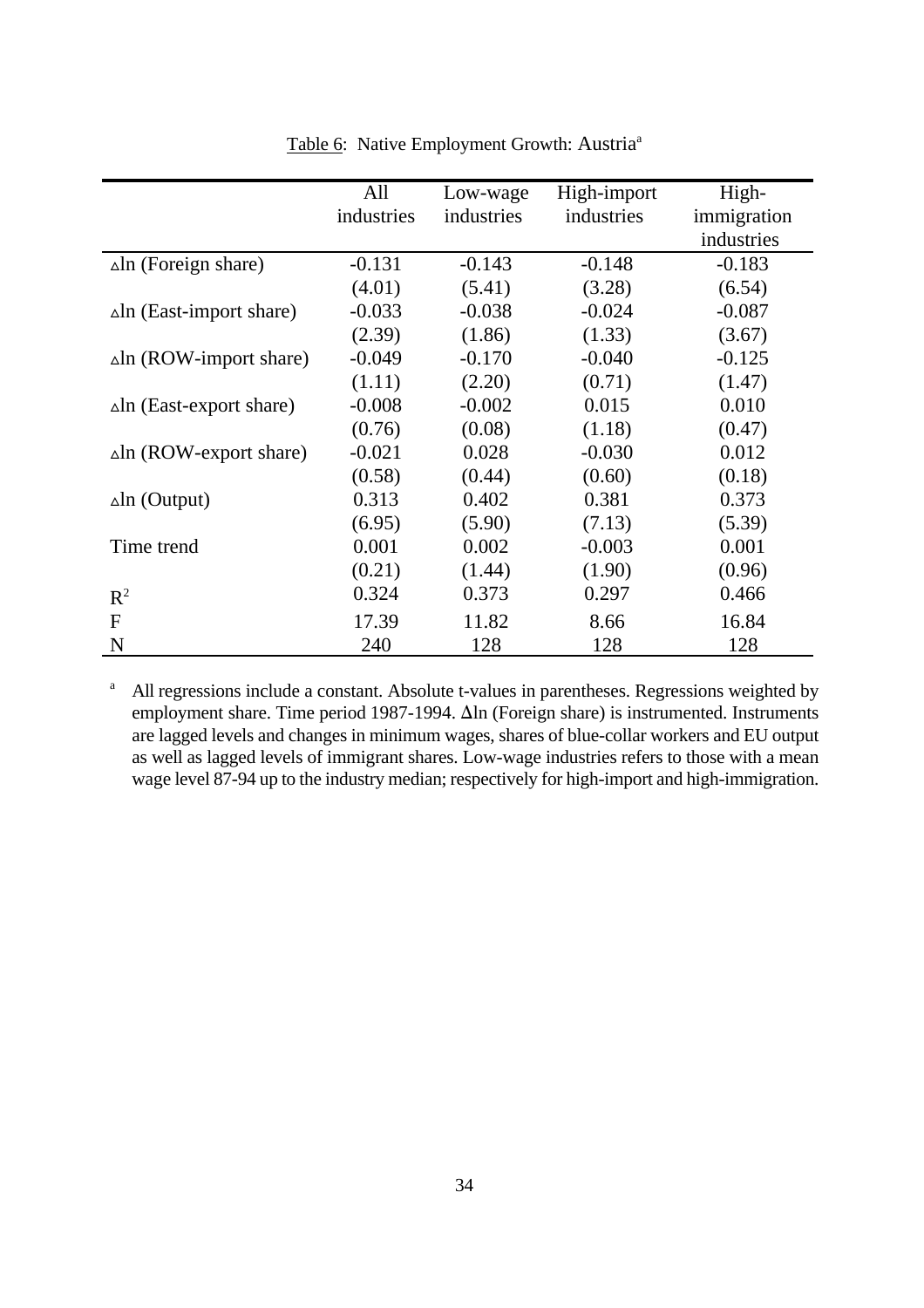|                                 | All        | Low-wage   | High-import | High-       |
|---------------------------------|------------|------------|-------------|-------------|
|                                 | industries | industries | industries  | immigration |
|                                 |            |            |             | industries  |
| $\Delta$ ln (Foreign share)     | $-0.164$   | $-0.112$   | $-0.099$    | $-0.081$    |
|                                 | (2.58)     | (1.94)     | (0.82)      | (1.36)      |
| $\Delta$ ln (East-import share) | $-0.021$   | $-0.009$   | $-0.005$    | 0.027       |
|                                 | (0.78)     | (0.27)     | (0.14)      | (0.64)      |
| $\Delta$ ln (ROW-import share)  | 0.098      | 0.099      | 0.139       | 0.062       |
|                                 | (1.15)     | (0.79)     | (1.19)      | (0.41)      |
| $\Delta$ ln (East-export share) | $-0.021$   | $-0.012$   | $-0.045$    | $-0.047$    |
|                                 | (0.99)     | (0.35)     | (1.73)      | (1.23)      |
| $\Delta$ ln (ROW-export share)  | 0.240      | 0.189      | 0.311       | 0.348       |
|                                 | (3.34)     | (1.85)     | (3.26)      | (2.89)      |
| $\Delta$ ln (Output)            | 0.307      | 0.227      | 0.250       | 0.178       |
|                                 | (3.50)     | (2.06)     | (2.27)      | (1.42)      |
| Time trend                      | $-0.015$   | $-0.013$   | $-0.017$    | $-0.013$    |
|                                 | (7.41)     | (5.38)     | (5.51)      | (5.38)      |
| $R^2$                           | 0.316      | 0.259      | 0.328       | 0.267       |
| $\mathbf{F}$                    | 16.75      | 7.35       | 9.86        | 7.60        |
| N                               | 240        | 128        | 128         | 128         |

Table 7: Wage Growth: Austria<sup>a</sup>

<sup>a</sup> All regressions include a constant. Absolute t-values in parentheses. Regressions weighted by employment share. Time period 1987-1994.  $\Delta$ ln (Foreign share) is instrumented. Instruments are lagged levels and changes in minimum wages, shares of blue-collar workers and EU output as well as lagged levels of immigrant shares. Low-wage industries are those with a mean wage level 87-94 up to the industry median; the same principle is applied for high-import and highimmigration industries.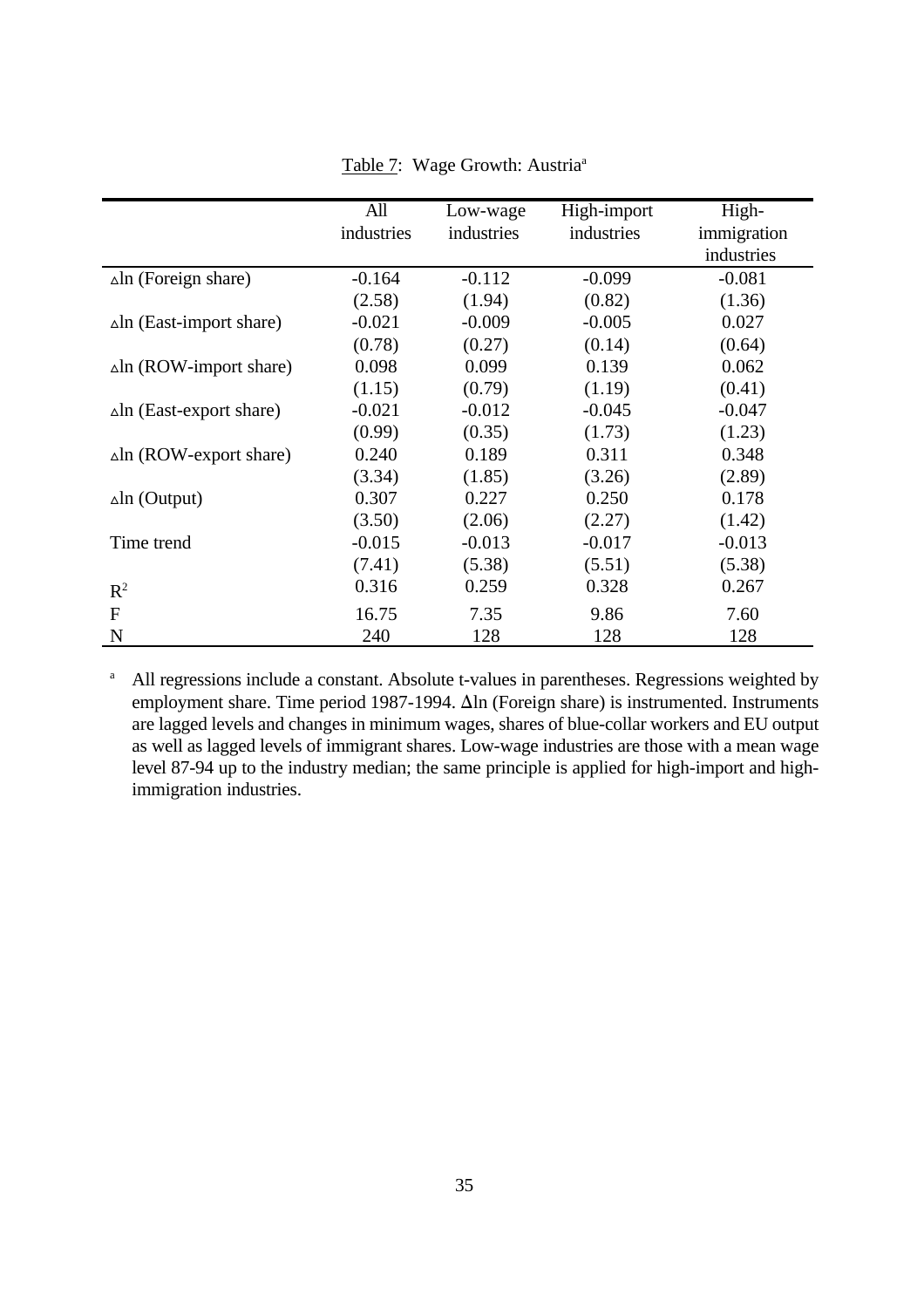|                                   | All        | Low-wage   | High-import     | High-           |
|-----------------------------------|------------|------------|-----------------|-----------------|
|                                   | industries | industries | industries only | immigration     |
|                                   |            | only       |                 | industries only |
| Constant                          | 0.010      | 0.023      | 0.006           | 0.035           |
|                                   | (0.62)     | (1.18)     | (0.35)          | (1.20)          |
| $\Delta$ ln (Foreign share)       | 0.025      | $-0.007$   | 0.470           | $-0.008$        |
|                                   | (1.16)     | (0.52)     | (2.84)          | (0.36)          |
| $\Delta$ ln (Eastern Europe       | 0.966      | 1.763      | 0.377           | 1.014           |
| foreigner share)                  | (2.82)     | (3.43)     | (1.12)          | (1.67)          |
| $\Delta$ ln (Share of ethnic      | 0.018      | $-0.051$   | 0.045           | $-0.049$        |
| Germans)                          | (0.62)     | (1.44)     | (1.29)          | (0.84)          |
| Russian share $\otimes \Delta$ ln | $-0.047$   | $-0.121$   | $-0.147$        | $-0.020$        |
| (Share of ethnic Germans)         | (0.89)     | (2.11)     | (2.31)          | (0.22)          |
| $\Delta$ ln (Import share)        | 0.074      | 0.039      | 0.110           | 0.106           |
|                                   | (2.99)     | (1.58)     | (1.89)          | (2.90)          |
| $\Delta$ ln (Export share)        | $-0.056$   | $-0.015$   | $-0.058$        | $-0.069$        |
|                                   | (2.18)     | (0.67)     | (1.34)          | (1.78)          |
| $\Delta$ ln (East import share)   | 0.050      | 0.153      | 0.008           | 0.140           |
|                                   | (0.94)     | (2.08)     | (0.14)          | (1.35)          |
| $\Delta$ ln (East export share)   | $-0.043$   | $-0.115$   | $-0.015$        | $-0.102$        |
|                                   | (1.06)     | (2.03)     | (0.36)          | (1.29)          |
| $\Delta$ ln (Output)              | 0.238      | 0.321      | 0.235           | 0.294           |
|                                   | (3.95)     | (2.78)     | (3.80)          | (2.30)          |
| Time trend                        | $-0.006$   | 0.001      | $-0.005$        | $-0.008$        |
|                                   | (1.72)     | (0.30)     | (1.31)          | (1.56)          |
| R <sup>2</sup>                    | 0.600      | 0.665      | 0.867           | 0.550           |
| $\mathbf F$                       | 14.56      | 8.52       | 28.02           | 5.25            |
| $\mathbf N$                       | 108        | 54         | 54              | 54              |

Table 8: Employment Growth: Germany<sup>a</sup>

<sup>a</sup> All regressions include a constant. Absolute t-values in parentheses. Regressions weighted by employment share. Time period 1986-1994. All foreigner shares are instrumented. Instruments are lagged levels and changes in union wages, shares of blue-collar workers and EU output as well as lagged levels of immigrant shares. Low-wage industries are those with a mean wage level 86-94 up to the industry median; the same principle is applied for high-import and highimmigration industries.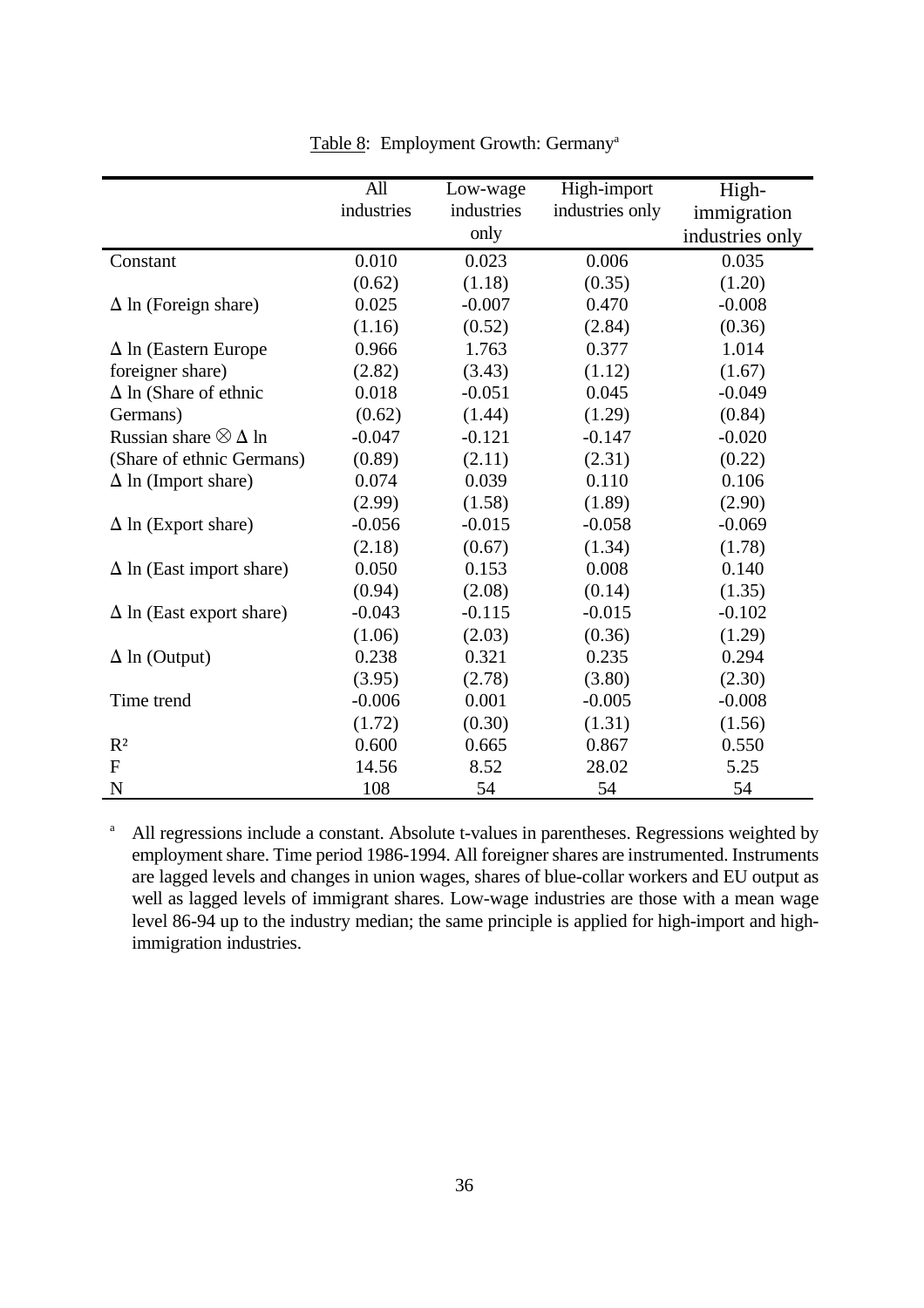|                                   | All        | Low-wage   | High-import     | High-           |
|-----------------------------------|------------|------------|-----------------|-----------------|
|                                   | industries | industries | industries only | immigration     |
|                                   |            | only       |                 | industries only |
| Constant                          | 0.008      | 0.015      | 0.011           | 0.022           |
|                                   | (0.49)     | (0.53)     | (0.62)          | (0.70)          |
| $\Delta$ ln (Foreign share)       | $-0.036$   | $-0.059$   | 0.421           | $-0.051$        |
|                                   | (1.53)     | (3.05)     | (2.50)          | (2.05)          |
| $\Delta$ ln (Eastern Europe       | 1.039      | 1.306      | 0.318           | 0.862           |
| foreigner share)                  | (2.77)     | (1.74)     | (0.93)          | (1.32)          |
| $\Delta$ ln (Share of ethnic      | 0.022      | $-0.022$   | 0.030           | $-0.010$        |
| Germans)                          | (0.69)     | (0.42)     | (0.85)          | (0.16)          |
| Russian share $\otimes \Delta$ ln | $-0.032$   | $-0.107$   | $-0.121$        | $-0.032$        |
| (Share of ethnic Germans)         | (0.56)     | (1.28)     | (1.86)          | (0.32)          |
| $\Delta$ ln (Import share)        | 0.049      | 0.032      | 0.119           | 0.084           |
|                                   | (1.82)     | (0.89)     | (2.01)          | (2.12)          |
| $\Delta$ ln (Export share)        | $-0.041$   | $-0.009$   | $-0.058$        | $-0.055$        |
|                                   | (1.45)     | (0.28)     | (1.32)          | (1.30)          |
| $\Delta$ ln (East import share)   | 0.035      | 0.107      | 0.022           | 0.078           |
|                                   | (0.61)     | (0.99)     | (0.39)          | (0.69)          |
| $\Delta$ ln (East export share)   | $-0.032$   | $-0.076$   | $-0.028$        | $-0.055$        |
|                                   | (0.71)     | (0.92)     | (0.64)          | (0.64)          |
| $\Delta$ ln (Output)              | 0.250      | 0.394      | 0.243           | 0.366           |
|                                   | (3.80)     | (2.33)     | (3.87)          | (2.64)          |
| Time trend                        | $-0.006$   | 0.000      | $-0.006$        | $-0.007$        |
|                                   | (1.78)     | (0.02)     | (1.57)          | (1.24)          |
| $R^2$                             | 0.574      | 0.484      | 0.867           | 0.558           |
| $\mathbf F$                       | 13.05      | 4.03       | 27.92           | 5.42            |
| $\mathbf N$                       | 108        | 54         | 54              | 54              |

Table 9: Native Employment Growth: Germany<sup>a</sup>

<sup>a</sup> All regressions include a constant. Absolute t-values in parentheses. Regressions weighted by employment share. Time period 1986-1994. All foreigner shares are instrumented. Instruments are lagged levels and changes in union wages, shares of blue-collar workers and EU output as well as lagged levels of immigrant shares. Low-wage industries are those with a mean wage level 86-94 up to the industry median; the same principle is applied for high-import and highimmigration industries.